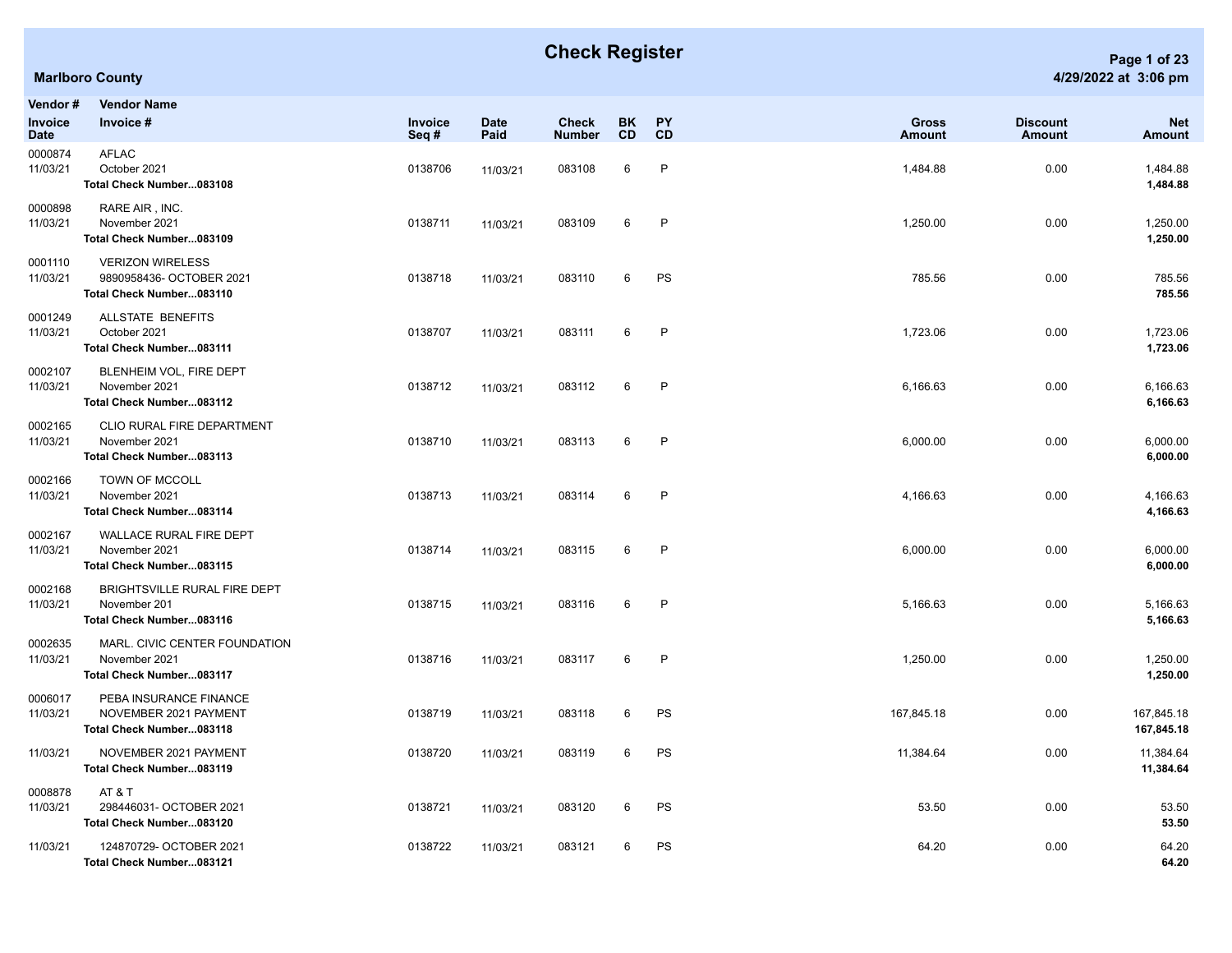| Vendor#                | <b>Vendor Name</b>                   |                    |                      |                               |                 |                 |                        |                                  |                       |
|------------------------|--------------------------------------|--------------------|----------------------|-------------------------------|-----------------|-----------------|------------------------|----------------------------------|-----------------------|
| Invoice<br><b>Date</b> | Invoice #                            | Invoice<br>Seq#    | <b>Date</b><br>Paid  | <b>Check</b><br><b>Number</b> | BK<br><b>CD</b> | <b>PY</b><br>CD | <b>Gross</b><br>Amount | <b>Discount</b><br><b>Amount</b> | <b>Net</b><br>Amount  |
| 0016392                | MARLBORO COUNTY HUMANE SOCIETY       |                    |                      |                               |                 |                 |                        |                                  |                       |
| 11/03/21               | November 2021                        | 0138717            | 11/03/21             | 083122                        | 6               | P               | 9,500.00               | 0.00                             | 9,500.00              |
|                        | Total Check Number083122             |                    |                      |                               |                 |                 |                        |                                  | 9,500.00              |
| 2800273                | COLONIAL SUPPLEMENTAL INSURANC       |                    |                      |                               |                 |                 |                        |                                  |                       |
| 11/03/21               | October 2021                         | 0138708            | 11/03/21             | 083123                        | 6               | $\mathsf{P}$    | 2,050.60               | 0.00                             | 2,050.60              |
|                        | Total Check Number083123             |                    |                      |                               |                 |                 |                        |                                  | 2,050.60              |
| 2800773                | <b>TMS SOUTH</b>                     |                    |                      |                               |                 |                 |                        |                                  |                       |
| 11/03/21               | <b>INV24300</b>                      | 0138723            | 11/03/21             | 083124                        | 6               | $\mathsf{P}$    | 325.42                 | 0.00                             | 325.42                |
|                        | Total Check Number083124             |                    |                      |                               |                 |                 |                        |                                  | 325.42                |
| 2801281                | <b>BOUND TREE MEDICAL, LLC</b>       |                    |                      |                               |                 |                 |                        |                                  |                       |
| 11/03/21               | 84241086                             | 0138724            | 11/03/21             | 083125                        | 6               | P               | 215.89                 | 0.00                             | 215.89                |
| 11/03/21               | 84235072                             | 0138725            | 11/03/21             | 083125                        | 6               | P               | 225.44                 | 0.00                             | 225.44                |
| 11/03/21               | 84200346                             | 0138726            | 11/03/21             | 083125                        | 6               | P               | 195.48                 | 0.00                             | 195.48                |
| 11/03/21               | 84263360                             | 0138727            | 11/03/21             | 083125                        | 6               | P               | 851.07                 | 0.00                             | 851.07                |
| 11/03/21               | 84261531                             | 0138728            | 11/03/21             | 083125                        | 6               | P               | 1,112.27               | 0.00                             | 1,112.27              |
| 11/03/21               | 84254467                             | 0138729            | 11/03/21             | 083125                        | 6               | P               | 851.95                 | 0.00                             | 851.95                |
| 11/03/21               | 84236959                             | 0138730            | 11/03/21             | 083125                        | 6               | P               | 784.75                 | 0.00                             | 784.75                |
| 11/03/21               | 84239021                             | 0138731            | 11/03/21             | 083125                        | 6               | P               | 351.00                 | 0.00                             | 351.00                |
| 11/03/21               | 84247859                             | 0138732            | 11/03/21             | 083125                        | 6               | P               | 107.09                 | 0.00                             | 107.09                |
| 11/03/21               | 84254468                             | 0138733            | 11/03/21             | 083125                        | 6               | P               | 78.63                  | 0.00                             | 78.63                 |
| 11/03/21               | 84239022                             | 0138734            | 11/03/21             | 083125                        | 6               | P<br>P          | 410.40                 | 0.00                             | 410.40                |
| 11/03/21<br>11/03/21   | 84256416<br>84242895                 | 0138735<br>0138736 | 11/03/21             | 083125<br>083125              | 6<br>6          | P               | 1,287.28<br>651.82     | 0.00<br>0.00                     | 1,287.28<br>651.82    |
|                        | Total Check Number083125             |                    | 11/03/21             |                               |                 |                 |                        |                                  | 7,123.07              |
|                        |                                      |                    |                      |                               |                 |                 |                        |                                  |                       |
| 11/03/21               | 84252681                             | 0138737            | 11/03/21             | 083126                        | 6               | P               | 321.82                 | 0.00                             | 321.82                |
| 11/03/21               | 84268972                             | 0138738            | 11/03/21             | 083126                        | 6               | P               | 351.78                 | 0.00                             | 351.78                |
| 11/03/21               | 84267094                             | 0138739            | 11/03/21             | 083126                        | 6               | P               | 594.56                 | 0.00                             | 594.56                |
| 11/03/21               | 84270988                             | 0138740            | 11/03/21             | 083126                        | 6               | P               | 855.14                 | 0.00                             | 855.14                |
| 11/03/21               | 84235071                             | 0138741            | 11/03/21             | 083126                        | 6               | P               | 257.04                 | 0.00                             | 257.04                |
| 11/03/21               | 84206477                             | 0138742            | 11/03/21             | 083126                        | 6               | P<br>P          | 691.20                 | 0.00                             | 691.20                |
| 11/03/21<br>11/03/21   | 84210439<br>84210440                 | 0138743<br>0138744 | 11/03/21             | 083126<br>083126              | 6<br>6          | P               | 1,380.62<br>251.43     | 0.00<br>0.00                     | 1,380.62<br>251.43    |
|                        | Total Check Number083126             |                    | 11/03/21             |                               |                 |                 |                        |                                  | 4,703.59              |
|                        |                                      |                    |                      |                               |                 |                 |                        |                                  |                       |
| 2801525                | VEI COMMUNICATIONS INC.              |                    |                      |                               |                 |                 |                        |                                  |                       |
| 11/03/21               | 32105                                | 0138745            | 11/03/21             | 083127                        | 6               | P               | 8,259.72               | 0.00                             | 8,259.72              |
| 11/03/21               | 429069                               | 0138746            | 11/03/21             | 083127                        | 6               | P               | 102.37                 | 0.00                             | 102.37                |
| 11/03/21               | 32262<br>32872                       | 0138747<br>0138748 | 11/03/21             | 083127                        | 6<br>6          | P<br>P          | 3,660.16               | 0.00                             | 3,660.16              |
| 11/03/21               | Total Check Number083127             |                    | 11/03/21             | 083127                        |                 |                 | 1,130.00               | 0.00                             | 1,130.00<br>13,152.25 |
|                        |                                      |                    |                      |                               |                 |                 |                        |                                  |                       |
| 0000003                | S.C. LEGISLATIVE COUNCIL             |                    |                      |                               |                 |                 |                        |                                  |                       |
| 11/03/21               | 20220026<br>Total Check Number083128 | 0138750            | 11/05/21             | 083128                        | 6               | P               | 240.00                 | 0.00                             | 240.00<br>240.00      |
|                        |                                      |                    |                      |                               |                 |                 |                        |                                  |                       |
| 0000011                | TAYLOR TERMITE & PEST CONTROL        |                    |                      |                               |                 |                 |                        |                                  |                       |
| 11/03/21<br>11/03/21   | 11255<br>11276                       | 0138751<br>0138752 | 11/05/21             | 083129<br>083129              | 6<br>6          | P<br>P          | 150.00<br>285.00       | 0.00<br>0.00                     | 150.00<br>285.00      |
| 11/03/21               | 11293                                | 0138753            | 11/05/21<br>11/05/21 | 083129                        | 6               | P               | 992.00                 | 0.00                             | 992.00                |
|                        | Total Check Number083129             |                    |                      |                               |                 |                 |                        |                                  | 1,427.00              |
|                        |                                      |                    |                      |                               |                 |                 |                        |                                  |                       |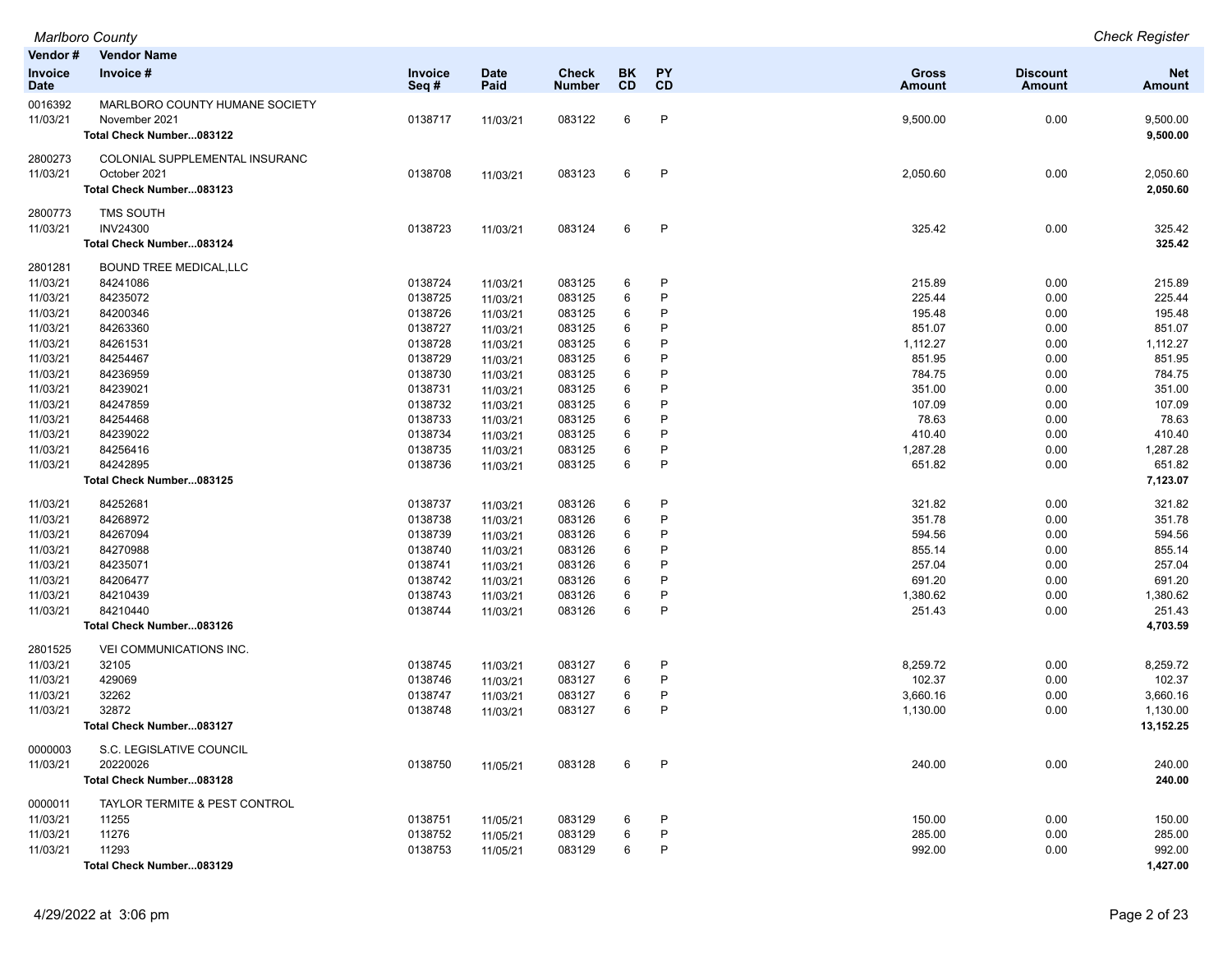|             | Marlboro County             |         |             |               |    |              |               |                 | <b>Check Register</b> |
|-------------|-----------------------------|---------|-------------|---------------|----|--------------|---------------|-----------------|-----------------------|
| Vendor#     | <b>Vendor Name</b>          |         |             |               |    |              |               |                 |                       |
| Invoice     | Invoice #                   | Invoice | <b>Date</b> | <b>Check</b>  | BK | PY           | <b>Gross</b>  | <b>Discount</b> | <b>Net</b>            |
| <b>Date</b> |                             | Seq#    | Paid        | <b>Number</b> | CD | CD           | <b>Amount</b> | <b>Amount</b>   | <b>Amount</b>         |
|             |                             |         |             |               |    |              |               |                 |                       |
| 0000036     | <b>TODD'S COMPUTER</b>      |         |             |               |    |              |               |                 |                       |
| 11/03/21    | 12057                       | 0138754 | 11/05/21    | 083130        | 6  | P            | 72.57         | 0.00            | 72.57                 |
| 11/03/21    | 12093                       | 0138755 | 11/05/21    | 083130        | 6  | P            | 133.44        | 0.00            | 133.44                |
| 11/03/21    | 12103                       | 0138756 | 11/05/21    | 083130        | 6  | P            | 7,045.50      | 0.00            | 7,045.50              |
| 11/03/21    | 12117                       | 0138757 | 11/05/21    | 083130        | 6  | P            | 2,508.63      | 0.00            | 2,508.63              |
|             | Total Check Number083130    |         |             |               |    |              |               |                 | 9,760.14              |
| 0000196     | LEE COUNTY LANDFILL         |         |             |               |    |              |               |                 |                       |
| 11/03/21    | 4767-000020747              | 0138758 | 11/05/21    | 083131        | 6  | P            | 484.20        | 0.00            | 484.20                |
|             | Total Check Number083131    |         |             |               |    |              |               |                 | 484.20                |
| 0000282     | SECURITY CENTRAL            |         |             |               |    |              |               |                 |                       |
| 11/03/21    | SI002640641                 | 0138759 | 11/05/21    | 083132        | 6  | $\mathsf{P}$ | 350.04        | 0.00            | 350.04                |
|             | Total Check Number083132    |         |             |               |    |              |               |                 | 350.04                |
|             |                             |         |             |               |    |              |               |                 |                       |
| 0000294     | LIVE VIEW GPS INC.          |         |             |               |    |              |               |                 |                       |
| 11/03/21    | 427422                      | 0138760 | 11/05/21    | 083133        | 6  | $\mathsf{P}$ | 958.80        | 0.00            | 958.80                |
|             | Total Check Number083133    |         |             |               |    |              |               |                 | 958.80                |
| 0000503     | S.C. JUDICIAL DEPARTMENT    |         |             |               |    |              |               |                 |                       |
| 11/03/21    | 2000515293                  | 0138761 | 11/05/21    | 083134        | 6  | P            | 36,000.00     | 0.00            | 36,000.00             |
| 11/03/21    | 2000515293                  | 0139893 | 11/05/21    | 083134        | 6  | P            | $-36,000.00$  | 0.00            | $-36,000.00$          |
|             | Total Check Number083134    |         |             |               |    |              |               |                 | 0.00                  |
| 0000539     | <b>SC DHEC</b>              |         |             |               |    |              |               |                 |                       |
| 11/03/21    | QX18908-4                   | 0138762 | 11/05/21    | 083135        | 6  | P            | 100.00        | 0.00            | 100.00                |
|             | Total Check Number083135    |         |             |               |    |              |               |                 | 100.00                |
|             |                             |         |             |               |    |              |               |                 |                       |
| 0000621     | LOWE'S COMPANIES, INC       |         |             |               |    |              |               |                 |                       |
| 11/03/21    | 907679                      | 0138763 | 11/05/21    | 083136        | 6  | P            | 213.50        | 0.00            | 213.50                |
|             | Total Check Number083136    |         |             |               |    |              |               |                 | 213.50                |
| 0000956     | <b>BLACK'S TIRE SERVICE</b> |         |             |               |    |              |               |                 |                       |
| 11/03/21    | 16 0030251                  | 0138764 | 11/05/21    | 083137        | 6  | $\mathsf{P}$ | 954.86        | 0.00            | 954.86                |
|             | Total Check Number083137    |         |             |               |    |              |               |                 | 954.86                |
| 0001008     | HERALD OFFICE SUPPLY INC    |         |             |               |    |              |               |                 |                       |
| 11/03/21    | M128398                     | 0138765 | 11/05/21    | 083138        | 6  | P            | 62.38         | 0.00            | 62.38                 |
| 11/03/21    | M128919                     | 0138766 | 11/05/21    | 083138        | 6  | P            | 22.65         | 0.00            | 22.65                 |
| 11/03/21    | M127615                     | 0138767 | 11/05/21    | 083138        | 6  | P            | 67.76         | 0.00            | 67.76                 |
| 11/03/21    | M128412                     | 0138768 | 11/05/21    | 083138        | 6  | P            | 712.45        | 0.00            | 712.45                |
| 11/03/21    | M127445                     | 0138769 | 11/05/21    | 083138        | 6  | P            | 158.00        | 0.00            | 158.00                |
| 11/03/21    | M127449                     | 0138770 | 11/05/21    | 083138        | 6  | P            | 22.65         | 0.00            | 22.65                 |
| 11/03/21    | M127100                     | 0138771 | 11/05/21    | 083138        | 6  | P            | 142.09        | 0.00            | 142.09                |
| 11/03/21    | 948653-1                    | 0138772 | 11/05/21    | 083138        | 6  |              | 62.75         | 0.00            | 62.75                 |
| 11/03/21    | 951399-0                    | 0138773 | 11/05/21    | 083138        | 6  | P            | 55.90         | 0.00            | 55.90                 |
| 11/03/21    | 948653-0                    | 0138774 | 11/05/21    | 083138        | 6  | P            | 65.01         | 0.00            | 65.01                 |
| 11/03/21    | 948012-0                    | 0138775 | 11/05/21    | 083138        | 6  | P            | 31.27         | 0.00            | 31.27                 |
| 11/03/21    | 948467-0                    | 0138776 | 11/05/21    | 083138        | 6  | P            | 12.51         | 0.00            | 12.51                 |
| 11/03/21    | 940547-1                    | 0138777 | 11/05/21    | 083138        | 6  | P            | 19.55         | 0.00            | 19.55                 |
|             | Total Check Number083138    |         |             |               |    |              |               |                 | 1,434.97              |
| 11/04/21    | 947959-0                    | 0138778 | 11/05/21    | 083139        | 6  | P            | 68.31         | 0.00            | 68.31                 |
| 11/04/21    | 947491-0                    | 0138779 | 11/05/21    | 083139        | 6  | P            | 128.19        | 0.00            | 128.19                |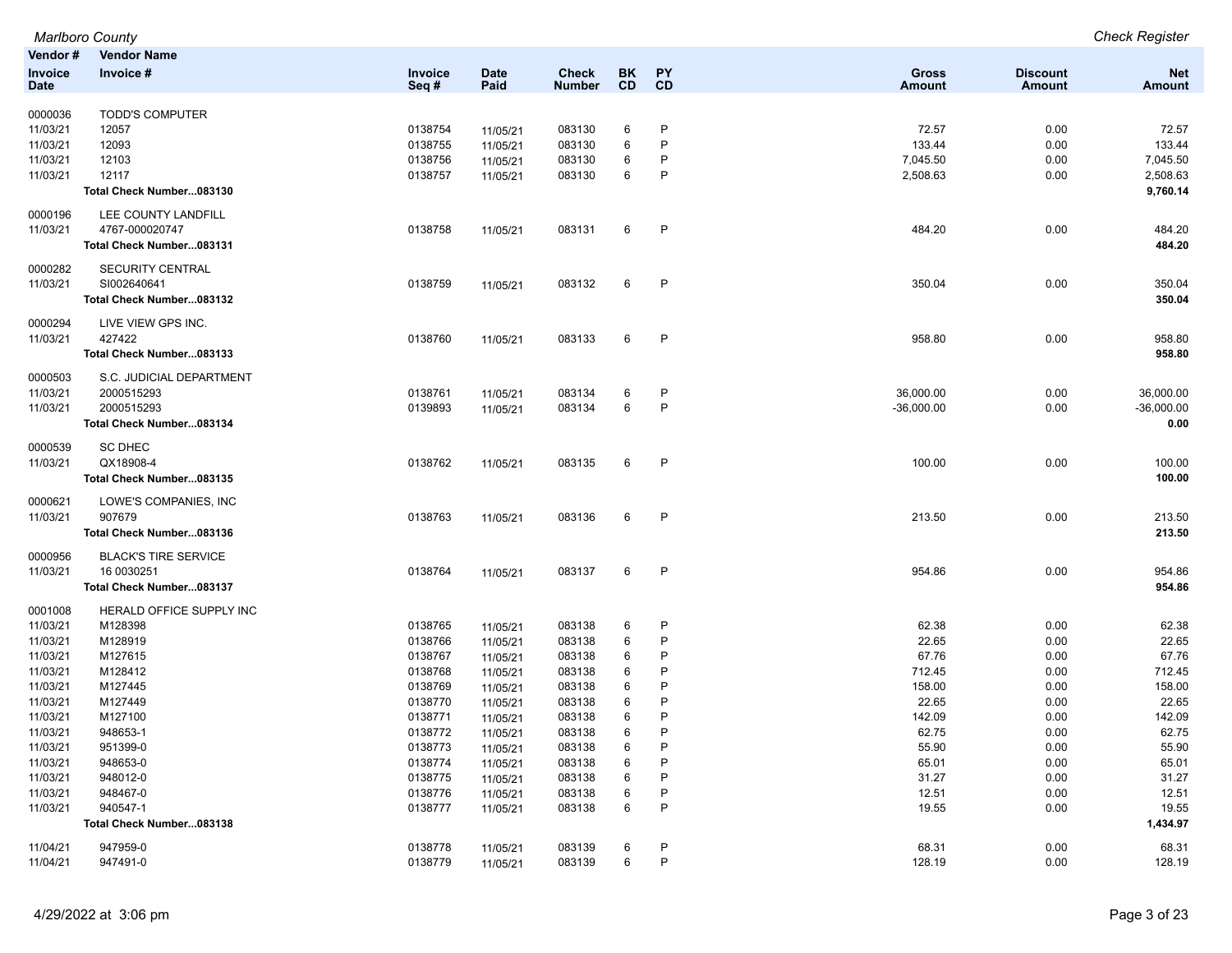|                               | <b>Marlboro County</b>                         |                    |                      |                               |                  |                        |                        |                           | <b>Check Register</b> |
|-------------------------------|------------------------------------------------|--------------------|----------------------|-------------------------------|------------------|------------------------|------------------------|---------------------------|-----------------------|
| Vendor#                       | <b>Vendor Name</b>                             |                    |                      |                               |                  |                        |                        |                           |                       |
| <b>Invoice</b><br><b>Date</b> | Invoice #                                      | Invoice<br>Seq#    | <b>Date</b><br>Paid  | <b>Check</b><br><b>Number</b> | BK.<br><b>CD</b> | <b>PY</b><br><b>CD</b> | <b>Gross</b><br>Amount | <b>Discount</b><br>Amount | <b>Net</b><br>Amount  |
|                               | Total Check Number083139                       |                    |                      |                               |                  |                        |                        |                           | 196.50                |
| 0001110                       | <b>VERIZON WIRELESS</b>                        |                    |                      |                               |                  |                        |                        |                           |                       |
| 11/04/21                      | 9890775513- OCTOBER 2021                       | 0138780            | 11/05/21             | 083140                        | 6                | PS                     | 40.80                  | 0.00                      | 40.80                 |
|                               | Total Check Number083140                       |                    |                      |                               |                  |                        |                        |                           | 40.80                 |
| 0001114                       | <b>HAMILTONS</b>                               |                    |                      |                               |                  |                        |                        |                           |                       |
| 11/04/21                      | 127668                                         | 0138781            | 11/05/21             | 083141                        | 6                | P                      | 60.43                  | 0.00                      | 60.43                 |
| 11/04/21                      | 127660                                         | 0138782            | 11/05/21             | 083141                        | 6                | P                      | 25.91                  | 0.00                      | 25.91                 |
| 11/04/21                      | 127632                                         | 0138783            | 11/05/21             | 083141                        | 6                | P                      | 352.20                 | 0.00                      | 352.20                |
|                               | Total Check Number083141                       |                    |                      |                               |                  |                        |                        |                           | 438.54                |
| 0001181                       | <b>WILLIAMS TIRE SERVICES</b>                  |                    |                      |                               |                  |                        |                        |                           |                       |
| 11/04/21                      | 115680                                         | 0138784            | 11/05/21             | 083142                        | 6                | P                      | 396.40                 | 0.00                      | 396.40                |
|                               | Total Check Number083142                       |                    |                      |                               |                  |                        |                        |                           | 396.40                |
| 0001184                       | <b>WALMART COMMUNITY CARD</b>                  |                    |                      |                               |                  |                        |                        |                           |                       |
| 11/04/21                      | 1638270373-ADMINISTRATION                      | 0138786            | 11/05/21             | 083143                        | 6                | P                      | 31.29                  | 0.00                      | 31.29                 |
|                               | Total Check Number083143                       |                    |                      |                               |                  |                        |                        |                           | 31.29                 |
| 0001315                       | STURGIS WEB SERVICE                            |                    |                      |                               |                  |                        |                        |                           |                       |
| 11/04/21                      | <b>INV216657</b>                               | 0138785            | 11/05/21             | 083144                        | 6                | $\mathsf{P}$           | 1,603.80               | 0.00                      | 1,603.80              |
|                               | Total Check Number083144                       |                    |                      |                               |                  |                        |                        |                           | 1,603.80              |
| 0002015                       | <b>WALLACE WATER COMPANY</b>                   |                    |                      |                               |                  |                        |                        |                           |                       |
| 11/04/21                      | 1063062- OCTOBER 2021                          | 0138787            | 11/05/21             | 083145                        | 6                | P                      | 37.95                  | 0.00                      | 37.95                 |
| 11/04/21                      | 1172070- OCTOBER 2021                          | 0138788            | 11/05/21             | 083145                        | 6                | P<br>P                 | 37.95                  | 0.00                      | 37.95                 |
| 11/04/21<br>11/04/21          | 1111020- OCTOBER 2021<br>1181010- OCTOBER 2021 | 0138789<br>0138790 | 11/05/21             | 083145<br>083145              | 6<br>6           | P                      | 37.95<br>37.95         | 0.00<br>0.00              | 37.95<br>37.95        |
| 11/04/21                      | 6000890- OCTOBER 2021                          | 0138791            | 11/05/21<br>11/05/21 | 083145                        | 6                | P                      | 37.95                  | 0.00                      | 37.95                 |
|                               | Total Check Number083145                       |                    |                      |                               |                  |                        |                        |                           | 189.75                |
| 0002295                       | FURR GRADING & PAVING INC                      |                    |                      |                               |                  |                        |                        |                           |                       |
| 11/04/21                      | 15976                                          | 0138792            | 11/05/21             | 083146                        | 6                | $\mathsf{P}$           | 1,232.35               | 0.00                      | 1,232.35              |
|                               | Total Check Number083146                       |                    |                      |                               |                  |                        |                        |                           | 1,232.35              |
| 0002456                       | FORENSIC PATHOLOGY CONSULTANTS                 |                    |                      |                               |                  |                        |                        |                           |                       |
| 11/04/21                      | 3599                                           | 0138793            | 11/05/21             | 083147                        | 6                | $\mathsf{P}$           | 1,300.00               | 0.00                      | 1,300.00              |
|                               | Total Check Number083147                       |                    |                      |                               |                  |                        |                        |                           | 1,300.00              |
| 0003954                       | CAUSEY HOMECENTER. INC.                        |                    |                      |                               |                  |                        |                        |                           |                       |
| 11/04/21                      | MARLBORO COUNTY- OCTOBER 2021                  | 0138794            | 11/05/21             | 083148                        | 6                | P                      | 1,222.72               | 0.00                      | 1,222.72              |
|                               | Total Check Number083148                       |                    |                      |                               |                  |                        |                        |                           | 1,222.72              |
| 0004094                       | <b>XEROX CORPORATION</b>                       |                    |                      |                               |                  |                        |                        |                           |                       |
| 11/04/21                      | 014440093                                      | 0138795            | 11/05/21             | 083149                        | 6                | P                      | 60.27                  | 0.00                      | 60.27                 |
| 11/04/21                      | 014440092                                      | 0138796            | 11/05/21             | 083149                        | 6                | P                      | 315.64                 | 0.00                      | 315.64                |
| 11/04/21                      | 014440120                                      | 0138797            | 11/05/21             | 083149                        | 6                | P                      | 11.29                  | 0.00                      | 11.29                 |
| 11/04/21                      | 014440081                                      | 0138798            | 11/05/21             | 083149                        | 6                | P                      | 48.57                  | 0.00                      | 48.57                 |
| 11/04/21                      | 014440076                                      | 0138799            | 11/05/21             | 083149                        | 6                | P                      | 36.16                  | 0.00                      | 36.16                 |
| 11/04/21<br>11/04/21          | 014440075<br>014440106                         | 0138800<br>0138801 | 11/05/21             | 083149<br>083149              | 6<br>6           | P<br>P                 | 202.98<br>95.74        | 0.00<br>0.00              | 202.98<br>95.74       |
|                               | Total Check Number083149                       |                    | 11/05/21             |                               |                  |                        |                        |                           | 770.65                |
|                               |                                                |                    |                      |                               |                  |                        |                        |                           |                       |
| 0007576<br>11/04/21           | <b>MCRAE'S SERVICE CENTER</b><br>0015053       | 0138802            | 11/05/21             | 083150                        | 6                | P                      | 61.20                  | 0.00                      | 61.20                 |
|                               |                                                |                    |                      |                               |                  |                        |                        |                           |                       |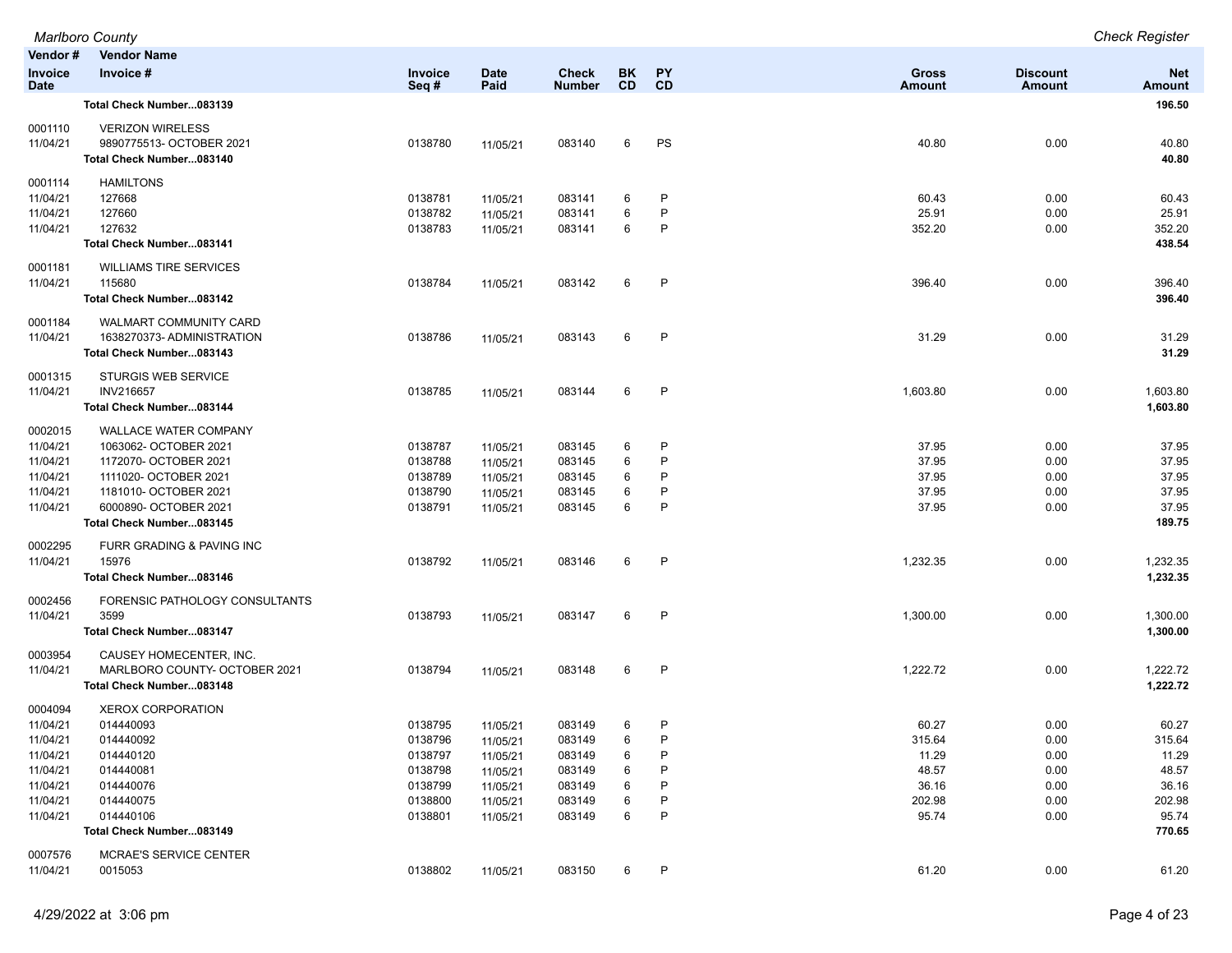|                     | <b>Marlboro County</b>                  |                 |                     |                               |                  |                        |                        |                                  | <b>Check Register</b>       |
|---------------------|-----------------------------------------|-----------------|---------------------|-------------------------------|------------------|------------------------|------------------------|----------------------------------|-----------------------------|
| Vendor #            | <b>Vendor Name</b>                      |                 |                     |                               |                  |                        |                        |                                  |                             |
| Invoice<br>Date     | Invoice #                               | Invoice<br>Seq# | <b>Date</b><br>Paid | <b>Check</b><br><b>Number</b> | BK.<br><b>CD</b> | <b>PY</b><br><b>CD</b> | Gross<br><b>Amount</b> | <b>Discount</b><br><b>Amount</b> | <b>Net</b><br><b>Amount</b> |
| 11/04/21            | 0015051                                 | 0138803         | 11/05/21            | 083150                        | 6                | P                      | 45.00                  | 0.00                             | 45.00                       |
| 11/04/21            | 0016001                                 | 0138804         | 11/05/21            | 083150                        | 6                | P                      | 90.00                  | 0.00                             | 90.00                       |
| 11/04/21            | 0016023                                 | 0138805         | 11/05/21            | 083150                        | 6                | P                      | 15.00                  | 0.00                             | 15.00                       |
| 11/04/21            | 0016051                                 | 0138806         | 11/05/21            | 083150                        | 6                | P                      | 216.20                 | 0.00                             | 216.20                      |
|                     | Total Check Number083150                |                 |                     |                               |                  |                        |                        |                                  | 427.40                      |
| 0008125             | <b>GIGNILLIAT, SAVITZ &amp; BETTIS</b>  |                 |                     |                               |                  |                        |                        |                                  |                             |
| 11/04/21            | 954132                                  | 0138807         | 11/05/21            | 083151                        | 6                | P                      | 1,467.50               | 0.00                             | 1,467.50                    |
|                     | Total Check Number083151                |                 |                     |                               |                  |                        |                        |                                  | 1,467.50                    |
| 0008769             | SC RETIREMENT SYS CAPITOL STAT          |                 |                     |                               |                  |                        |                        |                                  |                             |
| 11/05/21            | OCTOBER 2021 PAYMENT                    | 0138749         | 11/05/21            | 083152                        | 6                | P                      | 264,594.00             | 0.00                             | 264,594.00                  |
|                     | Total Check Number083152                |                 |                     |                               |                  |                        |                        |                                  | 264,594.00                  |
| 0009888<br>11/04/21 | CAYCE COMPANY, INC<br>31647             | 0138808         |                     | 083153                        | 6                | P                      | 1,060.00               | 0.00                             | 1,060.00                    |
|                     | Total Check Number083153                |                 | 11/05/21            |                               |                  |                        |                        |                                  | 1,060.00                    |
| 2800213             | WALLY'S FIRE & SAFETY EQUIP.,           |                 |                     |                               |                  |                        |                        |                                  |                             |
| 11/04/21            | 42098                                   | 0138809         | 11/05/21            | 083154                        | 6                | P                      | 1,728.00               | 0.00                             | 1,728.00                    |
|                     | Total Check Number083154                |                 |                     |                               |                  |                        |                        |                                  | 1,728.00                    |
| 2800281             | <b>INGRAM LIBRARY SERVICE</b>           |                 |                     |                               |                  |                        |                        |                                  |                             |
| 11/04/21            | 55516120                                | 0138810         | 11/05/21            | 083155                        | 6                | P                      | 57.25                  | 0.00                             | 57.25                       |
| 11/04/21            | 55516119                                | 0138811         | 11/05/21            | 083155                        | 6                | P                      | 17.13                  | 0.00                             | 17.13                       |
|                     | Total Check Number083155                |                 |                     |                               |                  |                        |                        |                                  | 74.38                       |
| 2800423             | <b>FRS</b>                              |                 |                     |                               |                  |                        |                        |                                  |                             |
| 11/04/21            | 1449294                                 | 0138812         | 11/05/21            | 083156                        | 6                | P                      | 177.88                 | 0.00                             | 177.88                      |
|                     | Total Check Number083156                |                 |                     |                               |                  |                        |                        |                                  | 177.88                      |
| 2800581             | U.S. PATRIOT, LLC                       |                 |                     |                               |                  |                        |                        |                                  |                             |
| 11/04/21            | 843718                                  | 0138813         | 11/05/21            | 083157                        | 6                | P                      | 39.36                  | 0.00                             | 39.36                       |
| 11/04/21            | 846104                                  | 0138814         | 11/05/21            | 083157                        | 6                | P                      | 53.47                  | 0.00                             | 53.47                       |
| 11/04/21            | 846771                                  | 0138815         | 11/05/21            | 083157                        | 6                | P                      | 437.03                 | 0.00                             | 437.03                      |
|                     | Total Check Number083157                |                 |                     |                               |                  |                        |                        |                                  | 529.86                      |
| 2800596             | FIT FOR A KING                          |                 |                     |                               |                  |                        |                        |                                  |                             |
| 11/04/21            | 26195                                   | 0138816         | 11/05/21            | 083158                        | 6                | P                      | 679.41                 | 0.00                             | 679.41                      |
|                     | Total Check Number083158                |                 |                     |                               |                  |                        |                        |                                  | 679.41                      |
| 2800762             | AT & T                                  |                 |                     |                               |                  |                        |                        |                                  |                             |
| 11/04/21            | 843 M74 6746 001 1891- OCTOBER 2021     | 0138817         | 11/05/21            | 083159                        | 6                | PS                     | 320.11                 | 0.00                             | 320.11                      |
|                     | Total Check Number083159                |                 |                     |                               |                  |                        |                        |                                  | 320.11                      |
| 2800773             | <b>TMS SOUTH</b>                        |                 |                     |                               |                  |                        |                        |                                  |                             |
| 11/04/21            | <b>INV25901</b>                         | 0138818         | 11/05/21            | 083160                        | 6                | P                      | 1,383.09               | 0.00                             | 1,383.09                    |
|                     | Total Check Number083160                |                 |                     |                               |                  |                        |                        |                                  | 1,383.09                    |
| 2800789             | TRINITY BEHAVIORAL CARE                 |                 |                     |                               |                  |                        |                        |                                  |                             |
| 11/04/21            | 3RD QTR. DRUG/ALCOHOL TEST              | 0138819         | 11/05/21            | 083161                        | 6                | P                      | 225.00                 | 0.00                             | 225.00                      |
|                     | Total Check Number083161                |                 |                     |                               |                  |                        |                        |                                  | 225.00                      |
| 2800923<br>11/04/21 | AXIS FORENSIC TOXICOLOGY, INC.<br>77997 | 0138820         | 11/05/21            | 083162                        | 6                | P                      | 353.00                 | 0.00                             | 353.00                      |
|                     | Total Check Number083162                |                 |                     |                               |                  |                        |                        |                                  | 353.00                      |
|                     |                                         |                 |                     |                               |                  |                        |                        |                                  |                             |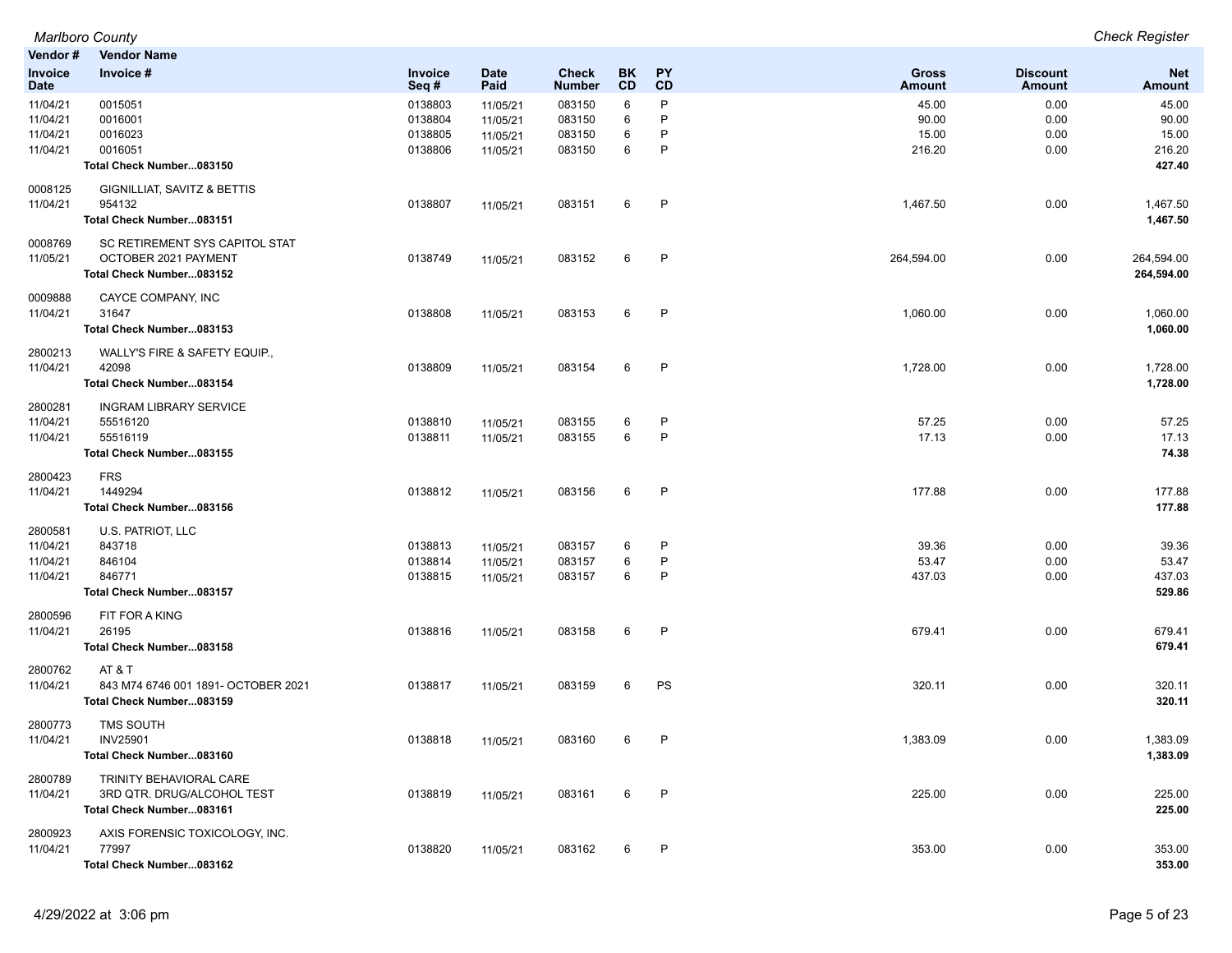|                                             | <b>Marlboro County</b>                                                                                  |                               |                                  |                               |                 |                                   |                                  |                           | <b>Check Register</b>                        |
|---------------------------------------------|---------------------------------------------------------------------------------------------------------|-------------------------------|----------------------------------|-------------------------------|-----------------|-----------------------------------|----------------------------------|---------------------------|----------------------------------------------|
| Vendor#<br><b>Invoice</b><br><b>Date</b>    | <b>Vendor Name</b><br>Invoice #                                                                         | <b>Invoice</b><br>Seq#        | <b>Date</b><br>Paid              | <b>Check</b><br><b>Number</b> | BK<br><b>CD</b> | PY<br><b>CD</b>                   | <b>Gross</b><br><b>Amount</b>    | <b>Discount</b><br>Amount | <b>Net</b><br>Amount                         |
| 2800947<br>11/04/21                         | 4 IMPRINT<br>9364290<br>Total Check Number083163                                                        | 0138821                       | 11/05/21                         | 083163                        | 6               | $\mathsf{P}$                      | 1,245.81                         | 0.00                      | 1,245.81<br>1,245.81                         |
| 2800986<br>11/04/21<br>11/04/21<br>11/04/21 | SUMMIT FOOD SERVICES LLC<br>INV2000125238<br>INV2000125786<br>INV2000126347<br>Total Check Number083164 | 0138822<br>0138823<br>0138824 | 11/05/21<br>11/05/21<br>11/05/21 | 083164<br>083164<br>083164    | 6<br>6<br>6     | $\mathsf{P}$<br>$\mathsf{P}$<br>P | 3,306.37<br>3,296.98<br>3,182.77 | 0.00<br>0.00<br>0.00      | 3,306.37<br>3,296.98<br>3,182.77<br>9,786.12 |
| 2801033<br>11/05/21                         | C. KELLY JACKSON<br>PROF. SERVICES- OCTOBER 2021<br>Total Check Number083165                            | 0138825                       | 11/05/21                         | 083165                        | 6               | $\mathsf{P}$                      | 7,000.00                         | 0.00                      | 7,000.00<br>7,000.00                         |
| 2801073<br>11/05/21                         | <b>GARNETT B. GOINS</b><br>211107<br>Total Check Number083166                                           | 0138826                       | 11/05/21                         | 083166                        | 6               | P                                 | 250.00                           | 0.00                      | 250.00<br>250.00                             |
| 2801074<br>11/05/21                         | MELISSA C. BELL<br>211106<br>Total Check Number083167                                                   | 0138827                       | 11/05/21                         | 083167                        | 6               | $\mathsf{P}$                      | 325.00                           | 0.00                      | 325.00<br>325.00                             |
| 2801150<br>11/05/21                         | SHRED360<br>3876110121<br>Total Check Number083168                                                      | 0138828                       | 11/05/21                         | 083168                        | 6               | $\mathsf{P}$                      | 69.95                            | 0.00                      | 69.95<br>69.95                               |
| 2801254<br>11/05/21                         | INNOVATIVE COURIER SOLUTIONS<br>21591<br>Total Check Number083169                                       | 0138829                       | 11/05/21                         | 083169                        | 6               | $\mathsf{P}$                      | 73.08                            | 0.00                      | 73.08<br>73.08                               |
| 2801285<br>11/05/21<br>11/05/21             | <b>HENRY SCHEIN</b><br>11873643<br>11808161<br>Total Check Number083170                                 | 0138830<br>0138831            | 11/05/21<br>11/05/21             | 083170<br>083170              | 6<br>6          | $\mathsf{P}$<br>P                 | 879.98<br>258.89                 | 0.00<br>0.00              | 879.98<br>258.89<br>1,138.87                 |
| 2801299<br>11/05/21                         | <b>TELEFLEX MEDICAL</b><br>9504609376<br>Total Check Number083171                                       | 0138832                       | 11/05/21                         | 083171                        | 6               | $\mathsf{P}$                      | 982.42                           | 0.00                      | 982.42<br>982.42                             |
| 2801303<br>11/05/21<br>11/05/21             | LINDE GAS & EQUIPMENT INC.<br>66528997<br>66810867<br>Total Check Number083172                          | 0138833<br>0138834            | 11/05/21<br>11/05/21             | 083172<br>083172              | 6<br>6          | $\mathsf{P}$<br>$\mathsf{P}$      | 59.52<br>67.68                   | 0.00<br>0.00              | 59.52<br>67.68<br>127.20                     |
| 2801338<br>11/05/21                         | ELECTRONICS SERVICE CO.<br>1028082<br>Total Check Number083173                                          | 0138835                       | 11/05/21                         | 083173                        | 6               | P                                 | 50.04                            | 0.00                      | 50.04<br>50.04                               |
| 2801341<br>11/05/21                         | MEDIKO P.C.<br>4101<br>Total Check Number083174                                                         | 0138836                       | 11/05/21                         | 083174                        | 6               | P                                 | 13,185.42                        | 0.00                      | 13,185.42<br>13,185.42                       |
| 2801354<br>11/05/21                         | JOE M. RODGERS<br>1106<br>Total Check Number083175                                                      | 0138837                       | 11/05/21                         | 083175                        | 6               | P                                 | 350.00                           | 0.00                      | 350.00<br>350.00                             |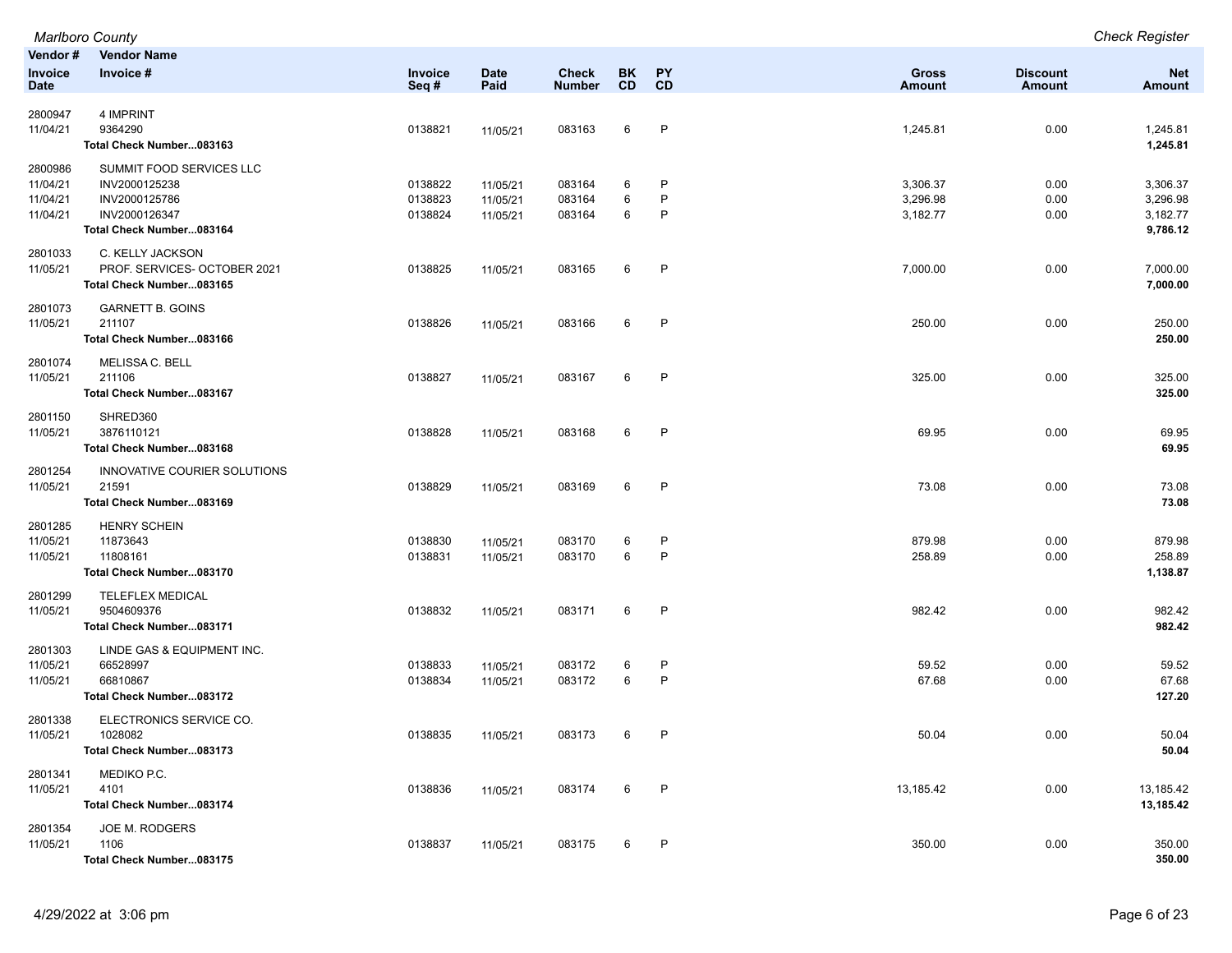| Vendor#<br><b>Invoice</b><br><b>Date</b>                | <b>Vendor Name</b><br>Invoice #                                                                                       | <b>Invoice</b><br>Seq#                   | <b>Date</b><br>Paid                          | <b>Check</b><br><b>Number</b>        | <b>BK</b><br>CD  | PΥ<br>CD          | <b>Gross</b><br><b>Amount</b>    | <b>Discount</b><br><b>Amount</b> | <b>Net</b><br><b>Amount</b>                |
|---------------------------------------------------------|-----------------------------------------------------------------------------------------------------------------------|------------------------------------------|----------------------------------------------|--------------------------------------|------------------|-------------------|----------------------------------|----------------------------------|--------------------------------------------|
| 2801376<br>11/05/21                                     | S.C. POLICE CHIEFS ASSOCIATION<br>314<br>Total Check Number083176                                                     | 0138838                                  | 11/05/21                                     | 083176                               | 6                | P                 | 387.50                           | 0.00                             | 387.50<br>387.50                           |
| 2801495<br>11/05/21                                     | PALCOM SOLUTIONS LLC<br>2098<br>Total Check Number083177                                                              | 0138839                                  | 11/05/21                                     | 083177                               | 6                | P                 | 325.60                           | 0.00                             | 325.60<br>325.60                           |
| 2801572<br>11/05/21                                     | <b>VERIZON CONNECT</b><br>624000017067<br>Total Check Number083178                                                    | 0138840                                  | 11/05/21                                     | 083178                               | 6                | P                 | 68.91                            | 0.00                             | 68.91<br>68.91                             |
| 2801603<br>11/05/21<br>11/05/21<br>11/05/21<br>11/05/21 | HERALD ADVOCATE ADV. PAYMENTS<br>MA10-212715<br>MA10-212895<br>MA10-212986<br>MA10-213059<br>Total Check Number083179 | 0138841<br>0138842<br>0138843<br>0138844 | 11/05/21<br>11/05/21<br>11/05/21<br>11/05/21 | 083179<br>083179<br>083179<br>083179 | 6<br>6<br>6<br>6 | P<br>P<br>P<br>P  | 70.00<br>64.00<br>63.00<br>56.00 | 0.00<br>0.00<br>0.00<br>0.00     | 70.00<br>64.00<br>63.00<br>56.00<br>253.00 |
| 11/05/21                                                | YEARLY SUBSCRIPTION- TREASURER<br>Total Check Number083180                                                            | 0138845                                  | 11/05/21                                     | 083180                               | 6                | PS                | 35.00                            | 0.00                             | 35.00<br>35.00                             |
| 2801607<br>11/05/21                                     | QUICK'S PARTY RENTALS, LLC.<br>0369<br>Total Check Number083181                                                       | 0138846                                  | 11/05/21                                     | 083181                               | 6                | P                 | 101.25                           | 0.00                             | 101.25<br>101.25                           |
| 0000260<br>11/09/21                                     | PATRICIA BUNDY<br><b>REIMB. SUPPLIES</b><br>Total Check Number083182                                                  | 0138858                                  | 11/09/21                                     | 083182                               | 6                | P                 | 25.46                            | 0.00                             | 25.46<br>25.46                             |
| 0000425<br>11/09/21                                     | COMMUNICATIONS TECHNOLOGY, LLC<br>17022<br>Total Check Number083183                                                   | 0138847                                  | 11/09/21                                     | 083183                               | 6                | P                 | 19,531.80                        | 0.00                             | 19,531.80<br>19,531.80                     |
| 0000643<br>11/09/21                                     | AL HENSLEY<br>322<br>Total Check Number083184                                                                         | 0138848                                  | 11/09/21                                     | 083184                               | 6                | P                 | 112.35                           | 0.00                             | 112.35<br>112.35                           |
| 2800252<br>11/09/21                                     | BENNETTSVILLE AUTOMOTIVE &<br>P.O. 82696- SHERIFF<br>Total Check Number083185                                         | 0138861                                  | 11/09/21                                     | 083185                               | 6                | P                 | 1,285.10                         | 0.00                             | 1,285.10<br>1,285.10                       |
| 2800790<br>11/09/21<br>11/09/21                         | CHARM-TEX<br>0262643-IN<br>0263661-IN<br>Total Check Number083186                                                     | 0138849<br>0138850                       | 11/09/21<br>11/09/21                         | 083186<br>083186                     | 6<br>6           | $\sf P$<br>P      | 1,881.90<br>17.90                | 0.00<br>0.00                     | 1,881.90<br>17.90<br>1,899.80              |
| 2801234<br>11/09/21<br>11/09/21                         | ADP, LLC<br>591937353<br>591486534<br>Total Check Number083187                                                        | 0138859<br>0138860                       | 11/09/21<br>11/09/21                         | 083187<br>083187                     | 6<br>6           | P<br>$\mathsf{P}$ | 5,017.77<br>61.84                | 0.00<br>0.00                     | 5,017.77<br>61.84<br>5,079.61              |
| 2801274<br>11/09/21                                     | <b>DOUG NEDEROSTEK</b><br>NOVEMBER 2021 PAYMENT<br>Total Check Number083188                                           | 0138851                                  | 11/09/21                                     | 083188                               | 6                | P                 | 3,000.00                         | 0.00                             | 3,000.00<br>3,000.00                       |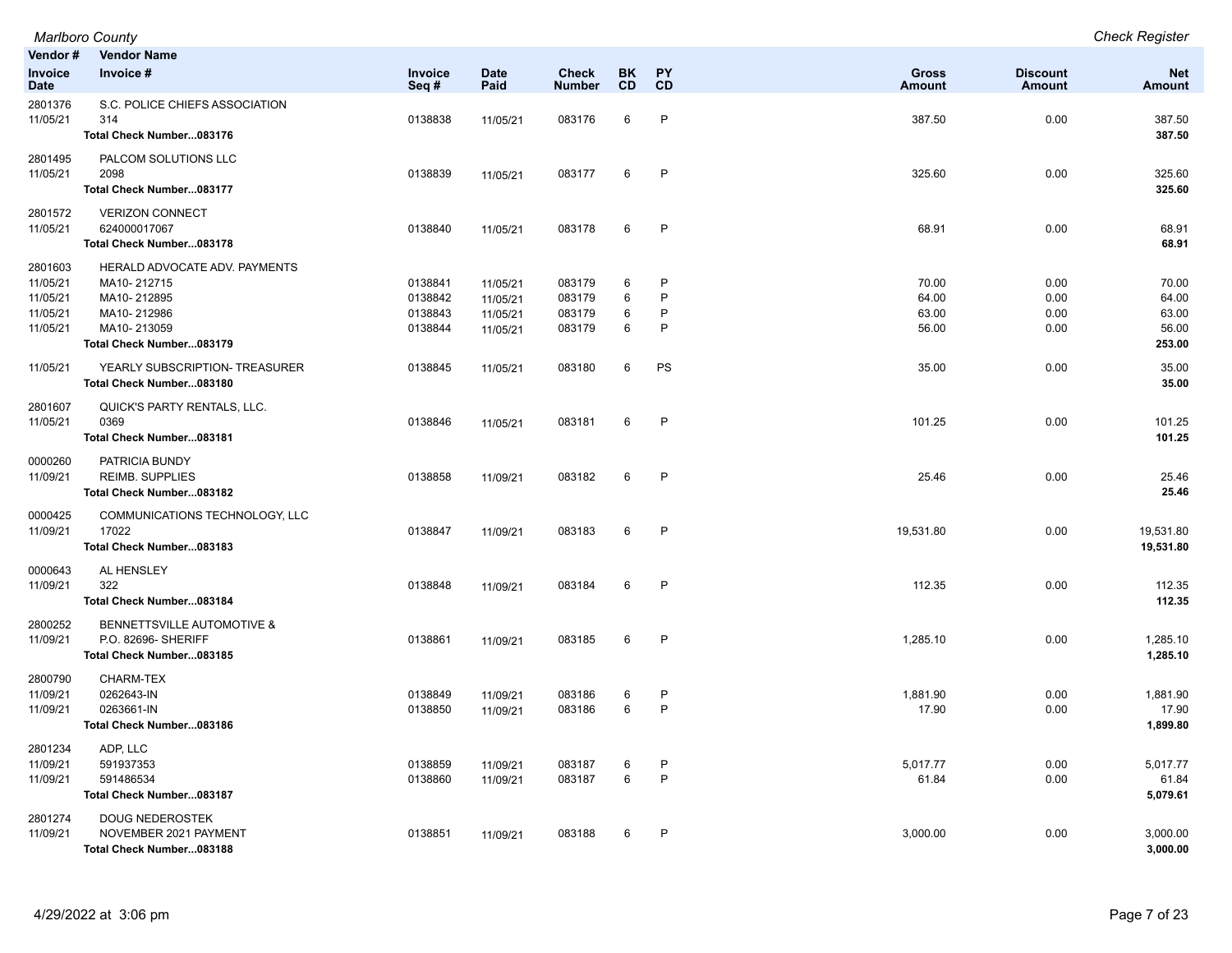|                                 | <b>Marlboro County</b>                                                             |                    |                      |                               |           |                   |                  |                           | <b>Check Register</b>       |
|---------------------------------|------------------------------------------------------------------------------------|--------------------|----------------------|-------------------------------|-----------|-------------------|------------------|---------------------------|-----------------------------|
| Vendor#                         | <b>Vendor Name</b><br>Invoice #                                                    |                    | <b>Date</b>          |                               | BK        | PY                | <b>Gross</b>     |                           |                             |
| <b>Invoice</b><br><b>Date</b>   |                                                                                    | Invoice<br>Seq#    | Paid                 | <b>Check</b><br><b>Number</b> | <b>CD</b> | CD                | <b>Amount</b>    | <b>Discount</b><br>Amount | <b>Net</b><br><b>Amount</b> |
| 2801281<br>11/09/21<br>11/09/21 | <b>BOUND TREE MEDICAL, LLC</b><br>84270987<br>84261530<br>Total Check Number083189 | 0138852<br>0138853 | 11/09/21<br>11/09/21 | 083189<br>083189              | 6<br>6    | $\mathsf{P}$<br>P | 422.83<br>100.77 | 0.00<br>0.00              | 422.83<br>100.77<br>523.60  |
| 2801596<br>11/09/21             | <b>JESSICA HANNAN</b><br>268089-000015<br>Total Check Number083190                 | 0138854            | 11/09/21             | 083190                        | 6         | $\mathsf{P}$      | 650.00           | 0.00                      | 650.00<br>650.00            |
| 2801603<br>11/09/21             | HERALD ADVOCATE ADV. PAYMENTS<br>302586522<br>Total Check Number083191             | 0138855            | 11/09/21             | 083191                        | 6         | $\mathsf{P}$      | 231.00           | 0.00                      | 231.00<br>231.00            |
| 2801609<br>11/09/21             | <b>LESLIE CROCKETT</b><br><b>RELOCATION EXPENSES</b><br>Total Check Number083192   | 0138856            | 11/09/21             | 083192                        | 6         | P                 | 1,000.00         | 0.00                      | 1,000.00<br>1,000.00        |
| 2801610<br>11/09/21             | <b>CATHY'S TOO</b><br>156546<br>Total Check Number083193                           | 0138857            | 11/09/21             | 083193                        | 6         | P                 | 264.00           | 0.00                      | 264.00<br>264.00            |
| 0000036<br>11/10/21             | <b>TODD'S COMPUTER</b><br>12092<br>Total Check Number083194                        | 0138874            | 11/12/21             | 083194                        | 6         | P                 | 373.61           | 0.00                      | 373.61<br>373.61            |
| 0000419<br>11/10/21             | <b>ADAM WHISTLER</b><br>SOCCER OFFICIAL 10/25-11/4/21<br>Total Check Number083195  | 0138862            | 11/12/21             | 083195                        | 6         | $\mathsf{P}$      | 120.00           | 0.00                      | 120.00<br>120.00            |
| 0000425<br>11/10/21             | COMMUNICATIONS TECHNOLOGY, LLC<br>16999<br>Total Check Number083196                | 0138875            | 11/12/21             | 083196                        | 6         | $\mathsf{P}$      | 268.38           | 0.00                      | 268.38<br>268.38            |
| 0000436<br>11/10/21             | O'REILLY AUTOMOTIVE, INC<br>4690-339168<br>Total Check Number083197                | 0138867            | 11/12/21             | 083197                        | 6         | P                 | 14.23            | 0.00                      | 14.23<br>14.23              |
| 0000659<br>11/10/21             | NIKKI PEELE PRUITT<br>P.O. 82692- DELINQ TAX SALE 2021<br>Total Check Number083198 | 0138868            | 11/12/21             | 083198                        | 6         | P                 | 170.00           | 0.00                      | 170.00<br>170.00            |
| 0000678<br>11/10/21             | AT&T<br>803 M07 0242 001- NOVEMBER 2021<br>Total Check Number083199                | 0138869            | 11/12/21             | 083199                        | 6         | <b>PS</b>         | 162.95           | 0.00                      | 162.95<br>162.95            |
| 0000691<br>11/10/21             | <b>GALE</b><br>76138958<br>Total Check Number083200                                | 0138870            | 11/12/21             | 083200                        | 6         | P                 | 122.36           | 0.00                      | 122.36<br>122.36            |
| 0000769<br>11/10/21             | P MARK HEATH<br><b>TRAVEL REIMBURSMENT</b><br>Total Check Number083201             | 0138871            | 11/12/21             | 083201                        | 6         | P                 | 166.04           | 0.00                      | 166.04<br>166.04            |
| 0000956<br>11/10/21             | <b>BLACK'S TIRE SERVICE</b><br>16 0030631<br>Total Check Number083202              | 0138872            | 11/12/21             | 083202                        | 6         | $\mathsf{P}$      | 48.96            | 0.00                      | 48.96<br>48.96              |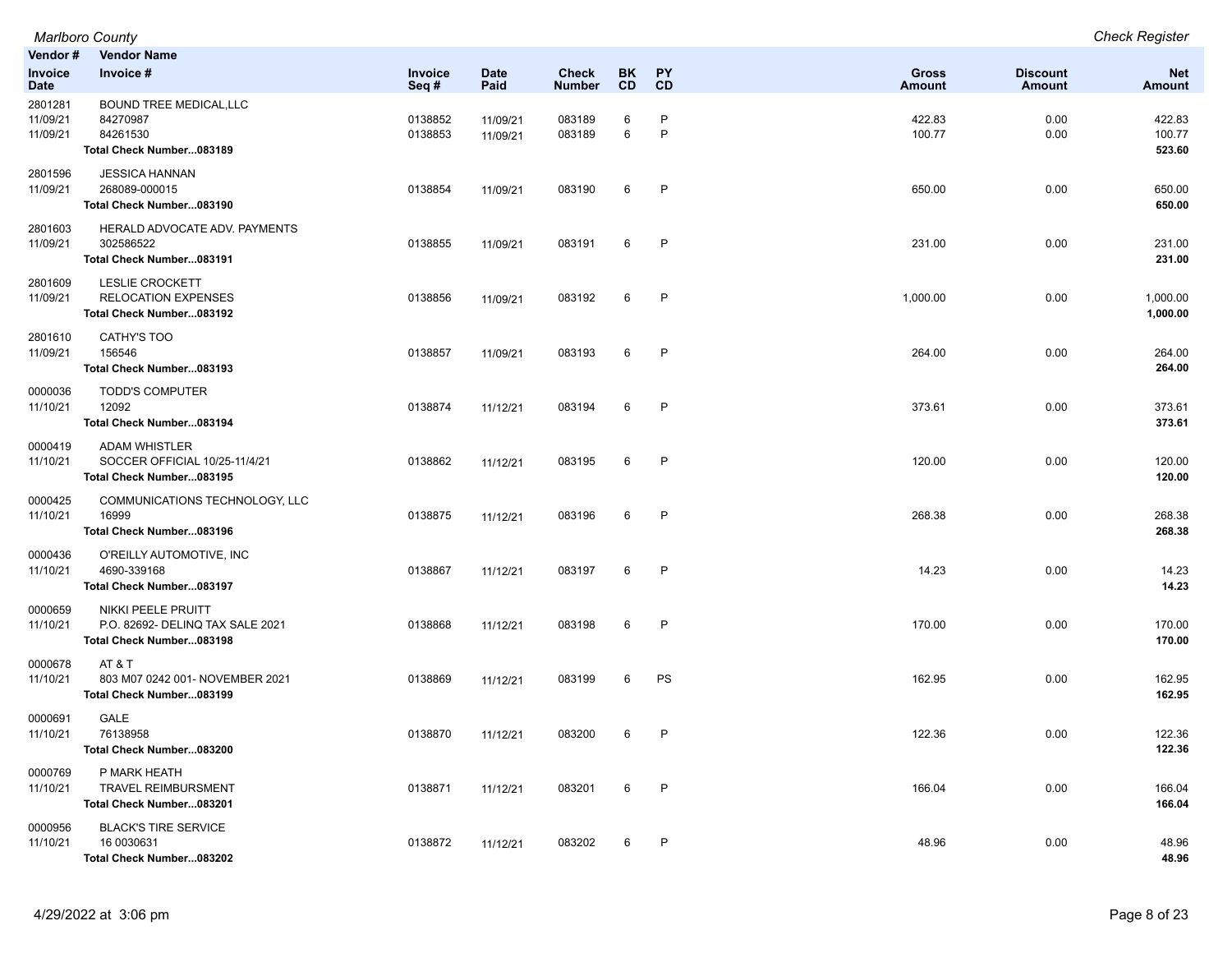| Marlboro County | <b>Check Register</b> |
|-----------------|-----------------------|
|-----------------|-----------------------|

| Vendor #                      | <b>Vendor Name</b>                                             |                        |                      |                        |                 |                        |                        |                           |                      |
|-------------------------------|----------------------------------------------------------------|------------------------|----------------------|------------------------|-----------------|------------------------|------------------------|---------------------------|----------------------|
| <b>Invoice</b><br><b>Date</b> | Invoice #                                                      | <b>Invoice</b><br>Seq# | <b>Date</b><br>Paid  | Check<br><b>Number</b> | <b>BK</b><br>CD | <b>PY</b><br><b>CD</b> | <b>Gross</b><br>Amount | <b>Discount</b><br>Amount | <b>Net</b><br>Amount |
| 0000957                       | SHARP ELECTRONICS CORPORATION                                  |                        |                      |                        |                 |                        |                        |                           |                      |
| 11/10/21                      | 9003549120                                                     | 0138873                | 11/12/21             | 083203                 | 6               | $\mathsf{P}$           | 194.77                 | 0.00                      | 194.77               |
|                               | Total Check Number083203                                       |                        |                      |                        |                 |                        |                        |                           | 194.77               |
| 0001005                       | PRESTON MOORE OIL CO., INC.                                    |                        |                      |                        |                 |                        |                        |                           |                      |
| 11/10/21                      | 97591                                                          | 0138876                | 11/12/21             | 083204                 | 6               | $\mathsf{P}$           | 2,524.00               | 0.00                      | 2,524.00             |
|                               | Total Check Number083204                                       |                        |                      |                        |                 |                        |                        |                           | 2,524.00             |
| 0001006                       | <b>POSTMASTER</b><br>PERMIT# 40- FIRST CLASS PRESORT           | 0138877                |                      | 083205                 | 6               | $\mathsf{P}$           | 265.00                 | 0.00                      | 265.00               |
| 11/10/21                      | Total Check Number083205                                       |                        | 11/12/21             |                        |                 |                        |                        |                           | 265.00               |
| 0001008                       | HERALD OFFICE SUPPLY INC                                       |                        |                      |                        |                 |                        |                        |                           |                      |
| 11/10/21                      | 954538-0                                                       | 0138878                | 11/12/21             | 083206                 | 6               | P                      | 12.51                  | 0.00                      | 12.51                |
| 11/10/21                      | M129508                                                        | 0138879                | 11/12/21             | 083206                 | 6               | $\mathsf{P}$           | 142.09                 | 0.00                      | 142.09               |
|                               | Total Check Number083206                                       |                        |                      |                        |                 |                        |                        |                           | 154.60               |
| 0001079                       | CAROLINA SIGNS SCREEN PRINTING                                 |                        |                      |                        |                 |                        |                        |                           |                      |
| 11/10/21                      | P.O. 82685- RECREATION<br>Total Check Number083207             | 0138880                | 11/12/21             | 083207                 | 6               | P                      | 336.96                 | 0.00                      | 336.96<br>336.96     |
|                               |                                                                |                        |                      |                        |                 |                        |                        |                           |                      |
| 0001114<br>11/10/21           | <b>HAMILTONS</b><br>127695                                     | 0138882                | 11/12/21             | 083208                 | 6               | P                      | 43.19                  | 0.00                      | 43.19                |
| 11/10/21                      | 127690                                                         | 0138883                | 11/12/21             | 083208                 | 6               | $\mathsf{P}$           | 92.40                  | 0.00                      | 92.40                |
| 11/10/21                      | 127671                                                         | 0138884                | 11/12/21             | 083208                 | 6               | P                      | 173.87                 | 0.00                      | 173.87               |
|                               | Total Check Number083208                                       |                        |                      |                        |                 |                        |                        |                           | 309.46               |
| 0001118                       | EDWARDS REFRIGERATION INC                                      |                        |                      |                        |                 |                        |                        |                           |                      |
| 11/10/21                      | 75293<br>74989                                                 | 0138885<br>0138936     | 11/12/21             | 083209                 | 6<br>6          | P<br>P                 | 390.00                 | 0.00<br>0.00              | 390.00               |
| 11/12/21                      | Total Check Number083209                                       |                        | 11/12/21             | 083209                 |                 |                        | 420.00                 |                           | 420.00<br>810.00     |
| 0001120                       | <b>BLANCHARD MACHINERY</b>                                     |                        |                      |                        |                 |                        |                        |                           |                      |
| 11/10/21                      | GFC443611                                                      | 0138888                | 11/12/21             | 083210                 | 6               | $\mathsf{P}$           | 15.95                  | 0.00                      | 15.95                |
|                               | Total Check Number083210                                       |                        |                      |                        |                 |                        |                        |                           | 15.95                |
| 0001127                       | ADVANCE AUTO COMMERCIAL                                        |                        |                      |                        |                 |                        |                        |                           |                      |
| 11/12/21                      | 5200130773080                                                  | 0138937                | 11/12/21             | 083211                 | 6               | $\mathsf{P}$           | 115.77                 | 0.00                      | 115.77               |
|                               | Total Check Number083211                                       |                        |                      |                        |                 |                        |                        |                           | 115.77               |
| 0001134<br>11/10/21           | <b>BENNETTSVILLE HARDWARE</b><br>MARLBORO COUNTY- OCTOBER 2021 | 0138891                |                      | 083212                 | 6               | P                      | 1,066.93               | 0.00                      | 1,066.93             |
|                               | Total Check Number083212                                       |                        | 11/12/21             |                        |                 |                        |                        |                           | 1,066.93             |
| 11/10/21                      | RECREATION- SEPTEMBER 2021                                     | 0138889                | 11/12/21             | 083213                 | 6               | PS                     | 22.22                  | 0.00                      | 22.22                |
|                               | Total Check Number083213                                       |                        |                      |                        |                 |                        |                        |                           | 22.22                |
| 11/10/21                      | RECREATION- OCTOBER 2021                                       | 0138890                | 11/12/21             | 083214                 |                 | <b>PS</b>              | 220.19                 | 0.00                      | 220.19               |
|                               | Total Check Number083214                                       |                        |                      |                        |                 |                        |                        |                           | 220.19               |
| 0001139                       | MARLBORO ELECTRIC COOP., INC.                                  |                        |                      |                        |                 |                        |                        |                           |                      |
| 11/10/21                      | 7176002- NOVEMBER 2021<br>7176003- NOVEMBER 2021               | 0138892                | 11/12/21             | 083215                 | 6<br>6          | P<br>P                 | 44.00<br>334.00        | 0.00<br>0.00              | 44.00<br>334.00      |
| 11/10/21<br>11/10/21          | 7176004- NOVEMBER 2021                                         | 0138893<br>0138894     | 11/12/21<br>11/12/21 | 083215<br>083215       | 6               | P                      | 53.99                  | 0.00                      | 53.99                |
| 11/10/21                      | 7176005- NOVEMBER 2021                                         | 0138895                | 11/12/21             | 083215                 | 6               | P                      | 44.00                  | 0.00                      | 44.00                |
| 11/10/21                      | 7176009- NOVEMBER 2021                                         | 0138896                | 11/12/21             | 083215                 | 6               | P                      | 61.00                  | 0.00                      | 61.00                |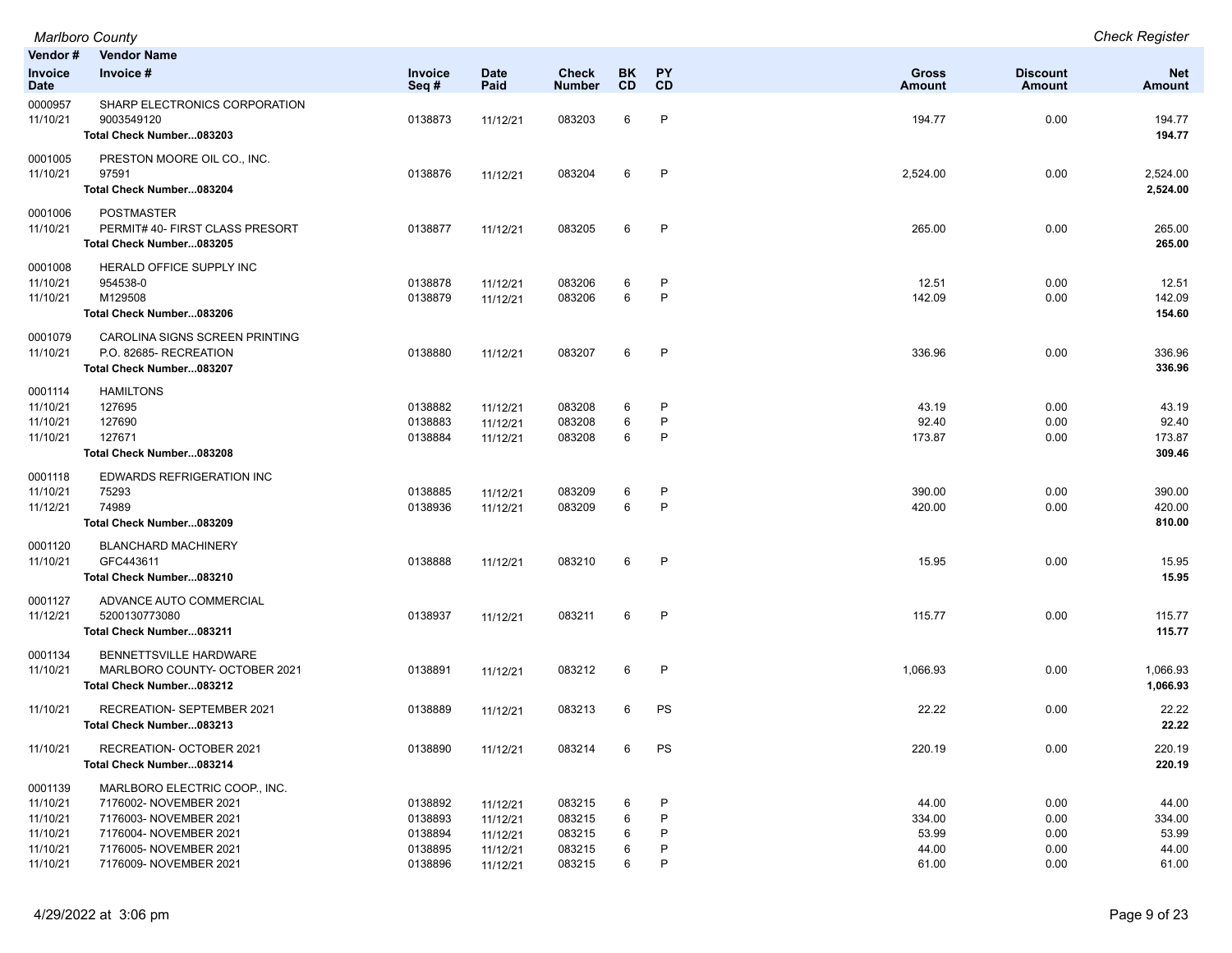| Vendor#                | <b>Vendor Name</b>                                 |                    |                      |                               |                 |          |                               |                           |                             |
|------------------------|----------------------------------------------------|--------------------|----------------------|-------------------------------|-----------------|----------|-------------------------------|---------------------------|-----------------------------|
| Invoice<br><b>Date</b> | Invoice #                                          | Invoice<br>Seq#    | <b>Date</b><br>Paid  | <b>Check</b><br><b>Number</b> | <b>BK</b><br>CD | PY<br>CD | <b>Gross</b><br><b>Amount</b> | <b>Discount</b><br>Amount | <b>Net</b><br><b>Amount</b> |
| 11/10/21               | 7176012- NOVEMBER 2021                             | 0138897            | 11/12/21             | 083215                        | 6               | P        | 50.00                         | 0.00                      | 50.00                       |
| 11/10/21               | 7176015- NOVEMBER 2021                             | 0138898            | 11/12/21             | 083215                        | 6               | P<br>P   | 506.00                        | 0.00                      | 506.00<br>106.00            |
| 11/10/21               | 7176017- NOVEMBER 2021<br>Total Check Number083215 | 0138899            | 11/12/21             | 083215                        | 6               |          | 106.00                        | 0.00                      | 1,198.99                    |
|                        |                                                    |                    |                      |                               |                 |          |                               |                           |                             |
| 0001157                | AIRGAS NATIONAL WELDERS                            |                    |                      |                               |                 |          |                               |                           |                             |
| 11/10/21               | 9983751074<br>Total Check Number083216             | 0138900            | 11/12/21             | 083216                        | 6               | P        | 173.18                        | 0.00                      | 173.18<br>173.18            |
|                        |                                                    |                    |                      |                               |                 |          |                               |                           |                             |
| 0001176                | <b>DELORICE B BARRINGTON</b>                       |                    |                      |                               |                 |          |                               |                           |                             |
| 11/10/21               | <b>TRAVEL REIMBURSMENT</b>                         | 0138901            | 11/12/21             | 083217                        | 6               | P        | 142.04                        | 0.00                      | 142.04                      |
|                        | Total Check Number083217                           |                    |                      |                               |                 |          |                               |                           | 142.04                      |
| 0001181                | <b>WILLIAMS TIRE SERVICES</b>                      |                    |                      |                               |                 |          |                               |                           |                             |
| 11/10/21               | 110224                                             | 0138902            | 11/12/21             | 083218                        | 6               | P        | 20.00                         | 0.00                      | 20.00                       |
| 11/10/21<br>11/10/21   | 110233<br>115699                                   | 0138903            | 11/12/21             | 083218                        | 6<br>6          | P<br>P   | 816.48<br>792.80              | 0.00                      | 816.48<br>792.80            |
|                        | Total Check Number083218                           | 0138904            | 11/12/21             | 083218                        |                 |          |                               | 0.00                      | 1,629.28                    |
|                        |                                                    |                    |                      |                               |                 |          |                               |                           |                             |
| 0001187                | HANEY'S TIRE & RECAPPING SERV.                     |                    |                      |                               |                 |          |                               |                           |                             |
| 11/10/21               | 3115368<br>Total Check Number083219                | 0138905            | 11/12/21             | 083219                        | 6               | P        | 362.17                        | 0.00                      | 362.17<br>362.17            |
|                        |                                                    |                    |                      |                               |                 |          |                               |                           |                             |
| 0001200                | BLUE LINE SHOOTING CENTER, LLC                     |                    |                      |                               |                 |          |                               |                           |                             |
| 11/10/21               | 52544<br>52535                                     | 0138906            | 11/12/21             | 083220                        | 6               | P<br>P   | 457.86<br>463.26              | 0.00<br>0.00              | 457.86                      |
| 11/10/21<br>11/10/21   | 52537                                              | 0138907<br>0138908 | 11/12/21<br>11/12/21 | 083220<br>083220              | 6<br>6          | P        | 431.93                        | 0.00                      | 463.26<br>431.93            |
| 11/10/21               | 52527                                              | 0138909            | 11/12/21             | 083220                        | 6               | P        | 897.66                        | 0.00                      | 897.66                      |
|                        | Total Check Number083220                           |                    |                      |                               |                 |          |                               |                           | 2,250.71                    |
| 0001324                | WTH TECHNOLOGY, INC.                               |                    |                      |                               |                 |          |                               |                           |                             |
| 11/10/21               | 27223                                              | 0138910            | 11/12/21             | 083221                        | 6               | P        | 4,830.00                      | 0.00                      | 4,830.00                    |
|                        | Total Check Number083221                           |                    |                      |                               |                 |          |                               |                           | 4,830.00                    |
| 0002024                | <b>BOB BARKER COMPANY, INC.</b>                    |                    |                      |                               |                 |          |                               |                           |                             |
| 11/10/21               | INV1689691                                         | 0138911            | 11/12/21             | 083222                        | 6               | P        | 80.37                         | 0.00                      | 80.37                       |
|                        | Total Check Number083222                           |                    |                      |                               |                 |          |                               |                           | 80.37                       |
| 0002072                | ALTMAN TRACTOR & EQUIPMENT CO.                     |                    |                      |                               |                 |          |                               |                           |                             |
| 11/10/21               | IF19259                                            | 0138912            | 11/12/21             | 083223                        | 6               | P        | 502.20                        | 0.00                      | 502.20                      |
| 11/10/21               | IF19276                                            | 0138913            | 11/12/21             | 083223                        | 6               | P        | 796.34                        | 0.00                      | 796.34                      |
|                        | Total Check Number083223                           |                    |                      |                               |                 |          |                               |                           | 1,298.54                    |
| 0002512                | <b>ENVISIONWARE</b>                                |                    |                      |                               |                 |          |                               |                           |                             |
| 11/10/21               | INV-US-56312                                       | 0138914            | 11/12/21             | 083224                        | 6               | P        | 1,151.64                      | 0.00                      | 1,151.64                    |
|                        | Total Check Number083224                           |                    |                      |                               |                 |          |                               |                           | 1,151.64                    |
| 0002601                | MD SOLUTIONS, INC                                  |                    |                      |                               |                 |          |                               |                           |                             |
| 11/10/21               | 0045931                                            | 0138915            | 11/12/21             | 083225                        | 6               | P        | 3,131.60                      | 0.00                      | 3,131.60                    |
|                        | Total Check Number083225                           |                    |                      |                               |                 |          |                               |                           | 3,131.60                    |
| 0004000                | <b>STATE CREDIT UNION</b>                          |                    |                      |                               |                 |          |                               |                           |                             |
| 11/12/21               | Payroll Ending 11/06/2021                          | 0138881            | 11/12/21             | 083226                        | 6               | P        | 400.00                        | 0.00                      | 400.00                      |
|                        | Total Check Number083226                           |                    |                      |                               |                 |          |                               |                           | 400.00                      |
|                        |                                                    |                    |                      |                               |                 |          |                               |                           |                             |

0004094 XEROX CORPORATION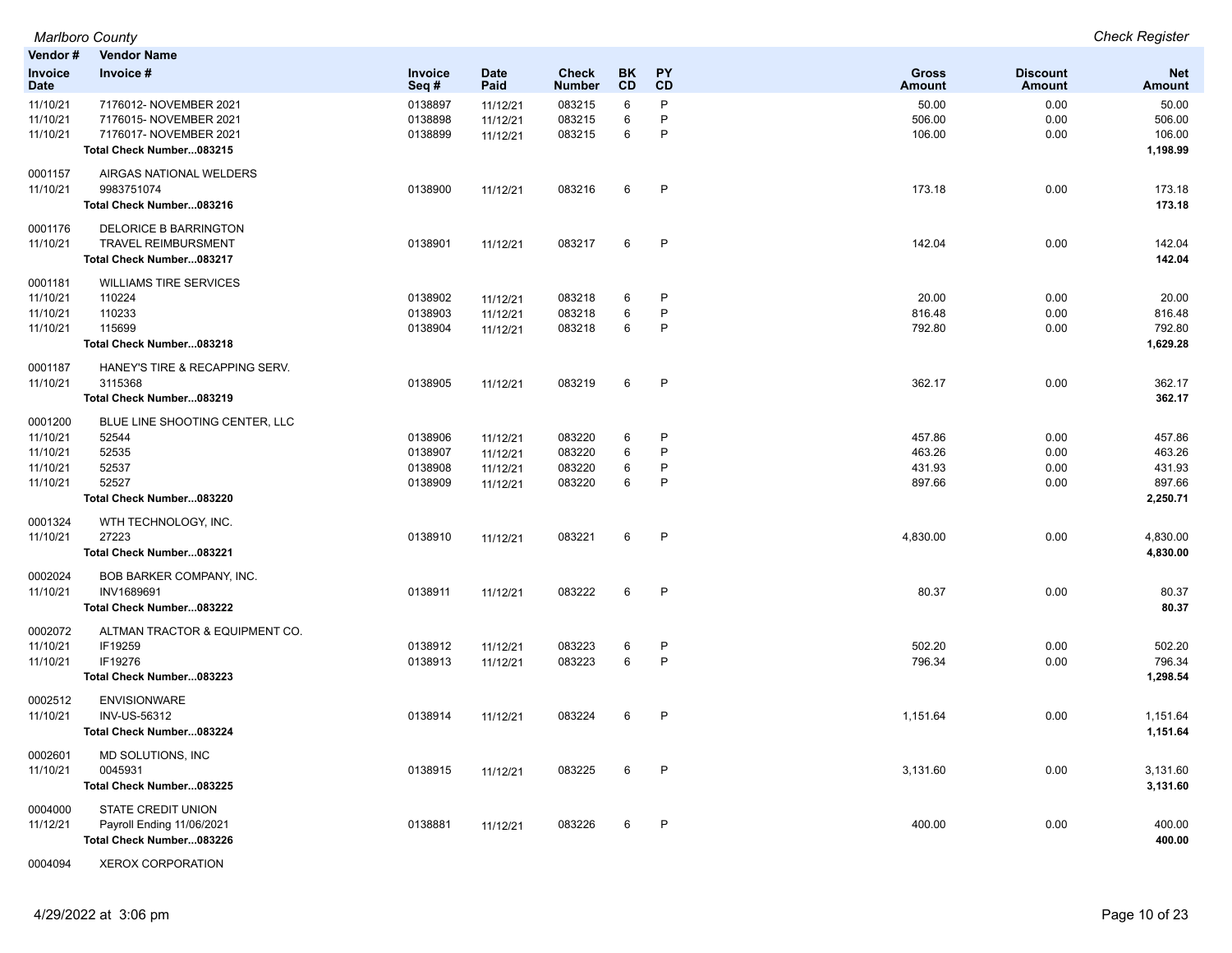| Vendor#                | <b>Vendor Name</b>                |                 |                     |                               |                 |                 |                        |                                  |                      |
|------------------------|-----------------------------------|-----------------|---------------------|-------------------------------|-----------------|-----------------|------------------------|----------------------------------|----------------------|
| Invoice<br><b>Date</b> | Invoice #                         | Invoice<br>Seq# | <b>Date</b><br>Paid | <b>Check</b><br><b>Number</b> | <b>BK</b><br>CD | <b>PY</b><br>CD | Gross<br><b>Amount</b> | <b>Discount</b><br><b>Amount</b> | <b>Net</b><br>Amount |
| 11/10/21               | 014688683                         | 0138916         | 11/12/21            | 083227                        | 6               | P               | 154.05                 | 0.00                             | 154.05               |
| 11/10/21               | 014688682                         | 0138917         | 11/12/21            | 083227                        | 6               | P               | 423.43                 | 0.00                             | 423.43               |
| 11/10/21               | 014688709                         | 0138918         | 11/12/21            | 083227                        | 6               | P               | 36.54                  | 0.00                             | 36.54                |
| 11/10/21               | 014688670                         | 0138919         | 11/12/21            | 083227                        | 6               | P               | 71.82                  | 0.00                             | 71.82                |
| 11/10/21               | 014688666                         | 0138920         | 11/12/21            | 083227                        | 6               | P               | 47.75                  | 0.00                             | 47.75                |
| 11/10/21               | 014688665                         | 0138921         | 11/12/21            | 083227                        | 6               | P               | 598.91                 | 0.00                             | 598.91               |
| 11/10/21               | 014688695                         | 0138922         | 11/12/21            | 083227                        | 6               | P               | 108.17                 | 0.00                             | 108.17               |
|                        | Total Check Number083227          |                 |                     |                               |                 |                 |                        |                                  | 1,440.67             |
| 0005002<br>11/10/21    | <b>MOTOROLA</b><br>28386320211001 | 0138923         |                     | 083228                        | 6               | PS              | 981.94                 | 0.00                             | 981.94               |
|                        | Total Check Number083228          |                 | 11/12/21            |                               |                 |                 |                        |                                  | 981.94               |
|                        |                                   |                 |                     |                               |                 |                 |                        |                                  |                      |
| 11/10/21               | 28386520211001                    | 0138924         | 11/12/21            | 083229                        | 6               | PS              | 229.12                 | 0.00                             | 229.12               |
|                        | Total Check Number083229          |                 |                     |                               |                 |                 |                        |                                  | 229.12               |
| 11/10/21               | 28386420211001                    | 0138925         | 11/12/21            | 083230                        | 6               | PS              | 98.19                  | 0.00                             | 98.19                |
|                        | Total Check Number083230          |                 |                     |                               |                 |                 |                        |                                  | 98.19                |
| 0005983                | MARLBORO WATER COMPANY            |                 |                     |                               |                 |                 |                        |                                  |                      |
| 11/10/21               | ACCT. 1165- OCTOBER 2021          | 0138926         | 11/12/21            | 083231                        | 6               | P               | 21.50                  | 0.00                             | 21.50                |
| 11/10/21               | ACCT. 816- OCTOBER 2021           | 0138927         | 11/12/21            | 083231                        | 6               | P               | 746.86                 | 0.00                             | 746.86               |
| 11/10/21               | ACCT. 587- OCTOBER 2021           | 0138928         | 11/12/21            | 083231                        | 6               | P               | 21.50                  | 0.00                             | 21.50                |
| 11/10/21               | ACCT. 1401- OCTOBER 2021          | 0138929         | 11/12/21            | 083231                        | 6               | $\mathsf{P}$    | 21.50                  | 0.00                             | 21.50                |
|                        | Total Check Number083231          |                 |                     |                               |                 |                 |                        |                                  | 811.36               |
| 0007946                | INNOVATION CREDIT SOLUTIONS       |                 |                     |                               |                 |                 |                        |                                  |                      |
| 11/10/21               | 202111231                         | 0138930         | 11/12/21            | 083232                        | 6               | P               | 49.00                  | 0.00                             | 49.00                |
|                        | Total Check Number083232          |                 |                     |                               |                 |                 |                        |                                  | 49.00                |
| 0008769                | SC RETIREMENT SYS CAPITOL STAT    |                 |                     |                               |                 |                 |                        |                                  |                      |
| 11/12/21               | D. Carabo PR End 11/06/2021       | 0138886         | 11/12/21            | 083233                        | 6               | P               | 287.83                 | 0.00                             | 287.83               |
|                        | Total Check Number083233          |                 |                     |                               |                 |                 |                        |                                  | 287.83               |
| 0008878                | AT&T                              |                 |                     |                               |                 |                 |                        |                                  |                      |
| 11/10/21               | 148528409- OCTOBER 2021           | 0138931         | 11/12/21            | 083234                        | 6               | $\mathsf{P}$    | 87.96                  | 0.00                             | 87.96                |
|                        | Total Check Number083234          |                 |                     |                               |                 |                 |                        |                                  | 87.96                |
| 0008966                | <b>ALLSTATE GLASS</b>             |                 |                     |                               |                 |                 |                        |                                  |                      |
| 11/10/21               | 2-100958                          | 0138932         | 11/12/21            | 083235                        | 6               | $\mathsf{P}$    | 779.55                 | 0.00                             | 779.55               |
|                        | Total Check Number083235          |                 |                     |                               |                 |                 |                        |                                  | 779.55               |
| 0008992                | CAROLINA TYPEWRITER CO., INC.     |                 |                     |                               |                 |                 |                        |                                  |                      |
| 11/10/21               | P.O. 82672- TREASURER             | 0138933         | 11/12/21            | 083236                        | 6               | P               | 175.00                 | 0.00                             | 175.00               |
| 11/10/21               | 182431                            | 0138934         | 11/12/21            | 083236                        | 6               | P               | 194.44                 | 0.00                             | 194.44               |
|                        | Total Check Number083236          |                 |                     |                               |                 |                 |                        |                                  | 369.44               |
| 2800281                | <b>INGRAM LIBRARY SERVICE</b>     |                 |                     |                               |                 |                 |                        |                                  |                      |
| 11/10/21               | 55645195                          | 0138935         | 11/12/21            | 083237                        | 6               | P               | 32.19                  | 0.00                             | 32.19                |
|                        | Total Check Number083237          |                 |                     |                               |                 |                 |                        |                                  | 32.19                |
| 2800581                | U.S. PATRIOT, LLC                 |                 |                     |                               |                 |                 |                        |                                  |                      |
| 11/12/21               | 853001                            | 0138938         | 11/12/21            | 083238                        | 6               | $\mathsf{P}$    | 220.26                 | 0.00                             | 220.26               |
| 11/12/21               | 851002                            | 0138940         | 11/12/21            | 083238                        | 6               | P               | 89.11                  | 0.00                             | 89.11                |

**Total Check Number...083238 309.37**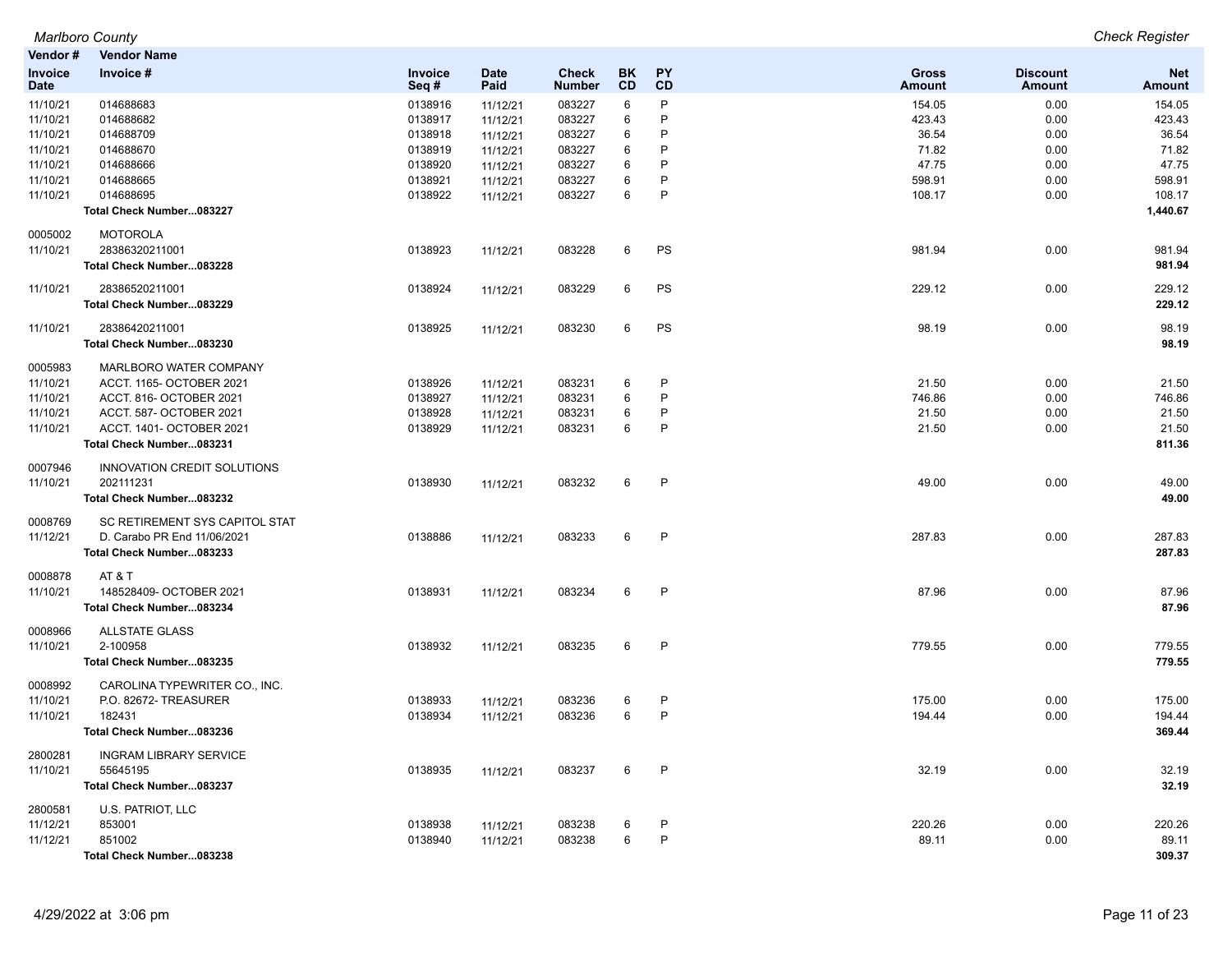| Marlboro County | <b>Check Register</b> |
|-----------------|-----------------------|
|-----------------|-----------------------|

| Vendor #                                                | <b>Vendor Name</b>                                                                                         |                                          |                                              |                                      |                  |                             |                                          |                                  |                                                      |
|---------------------------------------------------------|------------------------------------------------------------------------------------------------------------|------------------------------------------|----------------------------------------------|--------------------------------------|------------------|-----------------------------|------------------------------------------|----------------------------------|------------------------------------------------------|
| <b>Invoice</b><br><b>Date</b>                           | Invoice #                                                                                                  | Invoice<br>Seq#                          | <b>Date</b><br>Paid                          | Check<br><b>Number</b>               | <b>BK</b><br>CD  | PY<br>CD                    | Gross<br><b>Amount</b>                   | <b>Discount</b><br><b>Amount</b> | <b>Net</b><br><b>Amount</b>                          |
| 2800768<br>11/12/21                                     | COTT SYSTEMS, INC.<br>143447<br>Total Check Number083239                                                   | 0138941                                  | 11/12/21                                     | 083239                               | 6                | $\mathsf{P}$                | 3,067.20                                 | 0.00                             | 3,067.20<br>3,067.20                                 |
| 2800820<br>11/12/21                                     | COASTAL SANITARY SUPPLY CO, INC<br>317295<br>Total Check Number083240                                      | 0138942                                  | 11/12/21                                     | 083240                               | 6                | $\mathsf{P}$                | 183.36                                   | 0.00                             | 183.36<br>183.36                                     |
| 2800891<br>11/12/21<br>11/12/21                         | ZOLL MEDICAL CORPORATION<br>3394978<br>3396273<br>Total Check Number083241                                 | 0138943<br>0138944                       | 11/12/21<br>11/12/21                         | 083241<br>083241                     | 6<br>6           | P<br>$\mathsf{P}$           | 409.18<br>705.55                         | 0.00<br>0.00                     | 409.18<br>705.55<br>1,114.73                         |
| 2801039<br>11/12/21                                     | HARRIS, MCLEOD & RUFFNER<br>FILE# 8576- OCTOBER 2021<br>Total Check Number083242                           | 0138945                                  | 11/12/21                                     | 083242                               | 6                | $\mathsf{P}$                | 2,825.00                                 | 0.00                             | 2,825.00<br>2,825.00                                 |
| 2801094<br>11/12/21                                     | <b>LON LESTER</b><br>2021 DELINQ. TAX AUCTIONEER<br>Total Check Number083243                               | 0138946                                  | 11/12/21                                     | 083243                               | 6                | $\mathsf{P}$                | 650.00                                   | 0.00                             | 650.00<br>650.00                                     |
| 2801142<br>11/12/21                                     | MANSFIELD OIL COMPANY<br>SQLCD-719297<br>Total Check Number083244                                          | 0138947                                  | 11/12/21                                     | 083244                               | 6                | $\mathsf{P}$                | 20,167.59                                | 0.00                             | 20,167.59<br>20,167.59                               |
| 2801203<br>11/12/21                                     | REPUBLIC SERVICES #782<br>0782-001069014<br>Total Check Number083245                                       | 0138948                                  | 11/12/21                                     | 083245                               | 6                | $\mathsf{P}$                | 3,744.28                                 | 0.00                             | 3,744.28<br>3,744.28                                 |
| 2801211<br>11/10/21                                     | <b>MIA WHISTLER</b><br>SOCCER OFFICIAL 10/25-11/4/21<br>Total Check Number083246                           | 0138863                                  | 11/12/21                                     | 083246                               | 6                | $\mathsf{P}$                | 30.00                                    | 0.00                             | 30.00<br>30.00                                       |
| 2801222<br>11/10/21                                     | KAITLIN LOCKLEAR<br>SOCCER OFFICIAL 10/25-11/4/21<br>Total Check Number083247                              | 0138864                                  | 11/12/21                                     | 083247                               | 6                | $\mathsf{P}$                | 60.00                                    | 0.00                             | 60.00<br>60.00                                       |
| 2801250<br>11/12/21                                     | <b>ASIFLEX</b><br>Admin/Med Spend PR End 11/06/2021<br>Total Check Number083248                            | 0138887                                  | 11/12/21                                     | 083248                               | 6                | $\mathsf{P}$                | 138.40                                   | 0.00                             | 138.40<br>138.40                                     |
| 2801261<br>11/12/21                                     | TMS INTERNATIONAL, LLC<br>10251295<br>Total Check Number083249                                             | 0138949                                  | 11/12/21                                     | 083249                               | 6                | $\mathsf{P}$                | 390.50                                   | 0.00                             | 390.50<br>390.50                                     |
| 2801281<br>11/12/21<br>11/12/21<br>11/12/21<br>11/12/21 | <b>BOUND TREE MEDICAL, LLC</b><br>84272868<br>84241085<br>84239023<br>84279564<br>Total Check Number083250 | 0138950<br>0138951<br>0138952<br>0138953 | 11/12/21<br>11/12/21<br>11/12/21<br>11/12/21 | 083250<br>083250<br>083250<br>083250 | 6<br>6<br>6<br>6 | P<br>P<br>$\mathsf{P}$<br>P | 472.88<br>1,287.93<br>882.10<br>1,603.77 | 0.00<br>0.00<br>0.00<br>0.00     | 472.88<br>1,287.93<br>882.10<br>1,603.77<br>4,246.68 |
| 2801285<br>11/12/21                                     | <b>HENRY SCHEIN</b><br>12199169<br>Total Check Number083251                                                | 0138954                                  | 11/12/21                                     | 083251                               | 6                | $\mathsf{P}$                | 294.88                                   | 0.00                             | 294.88<br>294.88                                     |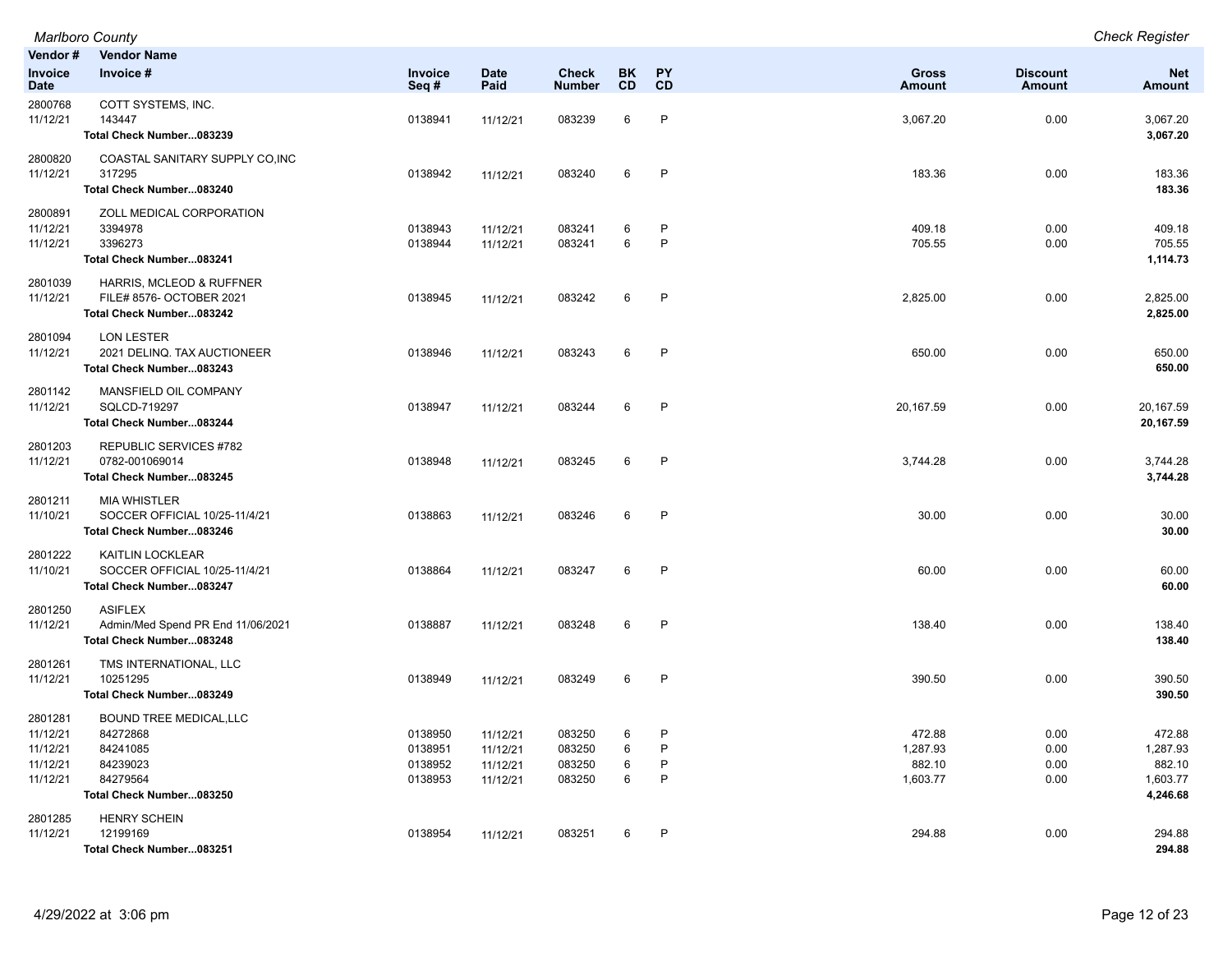|                | <b>Marlboro County</b>                  |         |             |               |           |              |               |                 | <b>Check Register</b> |
|----------------|-----------------------------------------|---------|-------------|---------------|-----------|--------------|---------------|-----------------|-----------------------|
| Vendor#        | <b>Vendor Name</b>                      |         |             |               |           |              |               |                 |                       |
| <b>Invoice</b> | Invoice #                               | Invoice | <b>Date</b> | <b>Check</b>  | BK        | <b>PY</b>    | <b>Gross</b>  | <b>Discount</b> | <b>Net</b>            |
| Date           |                                         | Seq#    | Paid        | <b>Number</b> | <b>CD</b> | <b>CD</b>    | <b>Amount</b> | Amount          | <b>Amount</b>         |
| 2801303        | LINDE GAS & EQUIPMENT INC.              |         |             |               |           |              |               |                 |                       |
| 11/12/21       | 66710129                                | 0138955 | 11/12/21    | 083252        | 6         | P            | 331.32        | 0.00            | 331.32                |
| 11/12/21       | 66636061                                | 0138956 | 11/12/21    | 083252        | 6         | P            | 51.35         | 0.00            | 51.35                 |
| 11/12/21       | 65864055                                | 0138957 | 11/12/21    | 083252        | 6         | P            | 75.05         | 0.00            | 75.05                 |
|                | Total Check Number083252                |         |             |               |           |              |               |                 | 457.72                |
| 2801343        | <b>EMS MANAGEMENT &amp; CONSULTANTS</b> |         |             |               |           |              |               |                 |                       |
| 11/12/21       | 044325                                  | 0138958 | 11/12/21    | 083253        | 6         | P            | 5,009.72      | 0.00            | 5,009.72              |
|                | Total Check Number083253                |         |             |               |           |              |               |                 | 5,009.72              |
| 2801347        | <b>ENTERPRISE FM TRUST</b>              |         |             |               |           |              |               |                 |                       |
| 11/12/21       | FBN4336462                              | 0138959 | 11/12/21    | 083254        | 6         | $\mathsf{P}$ | 16,666.55     | 0.00            | 16,666.55             |
|                | Total Check Number083254                |         |             |               |           |              |               |                 | 16,666.55             |
| 2801360        | AXON ENTERPRISE, INC.                   |         |             |               |           |              |               |                 |                       |
| 11/12/21       | <b>INUS022698</b>                       | 0138960 | 11/12/21    | 083255        | 6         | P            | 3,628.80      | 0.00            | 3,628.80              |
|                | Total Check Number083255                |         |             |               |           |              |               |                 | 3,628.80              |
| 2801364        | <b>VOIANCE</b>                          |         |             |               |           |              |               |                 |                       |
| 11/12/21       | 01403049                                | 0138961 | 11/12/21    | 083256        | 6         | P            | 25.00         | 0.00            | 25.00                 |
|                | Total Check Number083256                |         |             |               |           |              |               |                 | 25.00                 |
| 2801389        | <b>SEGRA</b>                            |         |             |               |           |              |               |                 |                       |
| 11/12/21       | 2051811- OCTOBER 2021                   | 0138962 | 11/12/21    | 083257        | 6         | $\mathsf{P}$ | 300.00        | 0.00            | 300.00                |
|                | Total Check Number083257                |         |             |               |           |              |               |                 | 300.00                |
| 2801500        | PALMETTO LAWN ENFORCEMENT, LLC          |         |             |               |           |              |               |                 |                       |
| 11/12/21       | MCG. 102021                             | 0138963 | 11/12/21    | 083258        | 6         | P            | 3,085.00      | 0.00            | 3,085.00              |
|                | Total Check Number083258                |         |             |               |           |              |               |                 | 3,085.00              |
| 2801523        | WESLEY D. PARK CPA                      |         |             |               |           |              |               |                 |                       |
| 11/12/21       | PROF. SERVICES- OCTOBER 2021            | 0138964 | 11/12/21    | 083259        | 6         | P            | 5,760.00      | 0.00            | 5,760.00              |
|                | Total Check Number083259                |         |             |               |           |              |               |                 | 5,760.00              |
| 2801548        | PUBLIQ, LLC                             |         |             |               |           |              |               |                 |                       |
| 11/12/21       | 000589242-7561                          | 0138965 | 11/12/21    | 083260        | 6         | PS           | 1,098.22      | 0.00            | 1,098.22              |
|                | Total Check Number083260                |         |             |               |           |              |               |                 | 1,098.22              |
| 11/12/21       | 000589243-7562                          | 0138966 | 11/12/21    | 083261        | 6         | PS           | 85.00         | 0.00            | 85.00                 |
|                | Total Check Number083261                |         |             |               |           |              |               |                 | 85.00                 |
| 2801550        | UNIFIRST CORPORATION                    |         |             |               |           |              |               |                 |                       |
| 11/12/21       | 298 2917148                             | 0138967 | 11/12/21    | 083262        | 6         | P            | 147.32        | 0.00            | 147.32                |
| 11/12/21       | 298 291 2813                            | 0138968 | 11/12/21    | 083262        | 6         | P            | 354.67        | 0.00            | 354.67                |
| 11/12/21       | 298 2915012                             | 0138969 | 11/12/21    | 083262        | 6         | P            | 157.08        | 0.00            | 157.08                |
|                | Total Check Number083262                |         |             |               |           |              |               |                 | 659.07                |
| 2801559        | HIGH POINT NETWORKS, LLC                |         |             |               |           |              |               |                 |                       |
| 11/12/21       | 192185                                  | 0138970 | 11/12/21    | 083263        | 6         | P            | 497.50        | 0.00            | 497.50                |
|                | Total Check Number083263                |         |             |               |           |              |               |                 | 497.50                |
| 2801603        | HERALD ADVOCATE ADV. PAYMENTS           |         |             |               |           |              |               |                 |                       |
| 11/12/21       | 302589723                               | 0138971 | 11/12/21    | 083264        | 6         | P            | 105.00        | 0.00            | 105.00                |
| 11/12/21       | 302589736                               | 0138972 | 11/12/21    | 083264        | 6         | P            | 144.00        | 0.00            | 144.00                |
| 11/12/21       | 302590476                               | 0138973 | 11/12/21    | 083264        | 6         | P            | 80.00         | 0.00            | 80.00                 |
| 11/12/21       | 302591668                               | 0138974 | 11/12/21    | 083264        | 6         | P            | 3.80          | 0.00            | 3.80                  |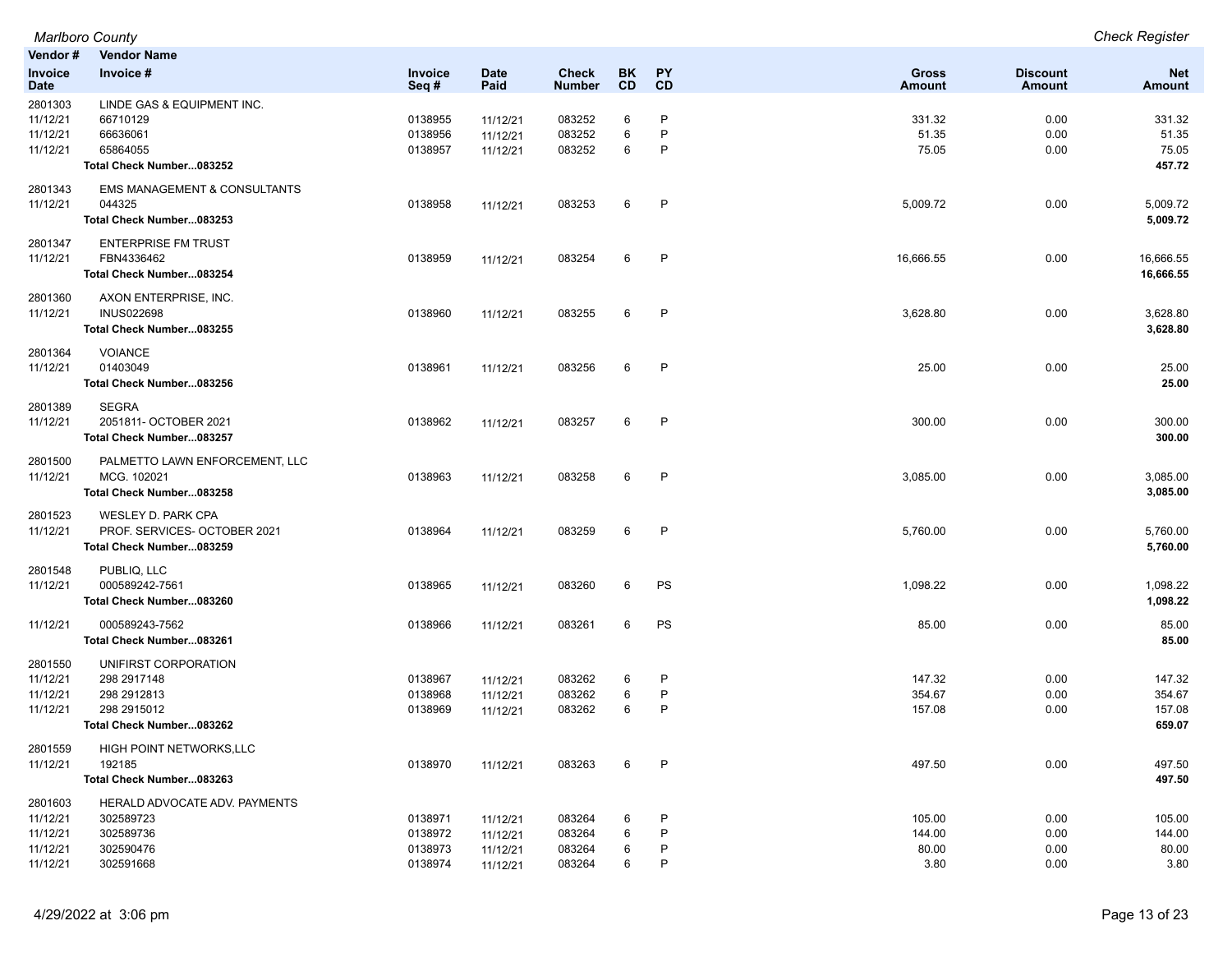|                                                          | <b>Marlboro County</b>                                                                                                   |                                                     |                                                          |                                                |                        |                       |                                               |                                      | <b>Check Register</b>                           |
|----------------------------------------------------------|--------------------------------------------------------------------------------------------------------------------------|-----------------------------------------------------|----------------------------------------------------------|------------------------------------------------|------------------------|-----------------------|-----------------------------------------------|--------------------------------------|-------------------------------------------------|
| Vendor#                                                  | <b>Vendor Name</b>                                                                                                       |                                                     |                                                          |                                                |                        |                       |                                               |                                      |                                                 |
| <b>Invoice</b><br><b>Date</b>                            | Invoice #                                                                                                                | Invoice<br>Seq#                                     | <b>Date</b><br>Paid                                      | <b>Check</b><br><b>Number</b>                  | <b>BK</b><br><b>CD</b> | PY<br>CD              | <b>Gross</b><br><b>Amount</b>                 | <b>Discount</b><br>Amount            | <b>Net</b><br><b>Amount</b>                     |
|                                                          | Total Check Number083264                                                                                                 |                                                     |                                                          |                                                |                        |                       |                                               |                                      | 332.80                                          |
| 2801604<br>11/10/21                                      | ANDREW MARTINEZ<br>SOCCER OFFICIAL 10/25-11/4/21<br>Total Check Number083265                                             | 0138865                                             | 11/12/21                                                 | 083265                                         | 6                      | P                     | 60.00                                         | 0.00                                 | 60.00<br>60.00                                  |
| 2801605<br>11/10/21                                      | AUBREY KIERAN LEVINER<br>SOCCER OFFICIAL 10/25-11/4/21<br>Total Check Number083266                                       | 0138866                                             | 11/12/21                                                 | 083266                                         | 6                      | P                     | 90.00                                         | 0.00                                 | 90.00<br>90.00                                  |
| 0000691<br>11/15/21<br>11/15/21                          | GALE<br>76144223<br>76149222<br>Total Check Number083267                                                                 | 0138976<br>0138977                                  | 11/15/21<br>11/15/21                                     | 083267<br>083267                               | 6<br>6                 | P<br>P                | 80.97<br>50.23                                | 0.00<br>0.00                         | 80.97<br>50.23<br>131.20                        |
| 0001052<br>11/15/21                                      | <b>ROBBIE TRYON</b><br>RETIREMENT BB REFUND PR 11/06/2021<br>Total Check Number083268                                    | 0138975                                             | 11/15/21                                                 | 083268                                         | 6                      | P                     | 91.23                                         | 0.00                                 | 91.23<br>91.23                                  |
| 0001200<br>11/15/21                                      | BLUE LINE SHOOTING CENTER, LLC<br>52548<br>Total Check Number083269                                                      | 0138978                                             | 11/15/21                                                 | 083269                                         | 6                      | P                     | 120.47                                        | 0.00                                 | 120.47<br>120.47                                |
| 2800891<br>11/15/21                                      | ZOLL MEDICAL CORPORATION<br>3397200<br>Total Check Number083270                                                          | 0138979                                             | 11/15/21                                                 | 083270                                         | 6                      | P                     | 205.00                                        | 0.00                                 | 205.00<br>205.00                                |
| 2801281<br>11/15/21<br>11/15/21                          | <b>BOUND TREE MEDICAL, LLC</b><br>84281603<br>84285845<br>Total Check Number083271                                       | 0138980<br>0138981                                  | 11/15/21<br>11/15/21                                     | 083271<br>083271                               | 6<br>6                 | P<br>P                | 103.51<br>188.17                              | 0.00<br>0.00                         | 103.51<br>188.17<br>291.68                      |
| 2801317<br>11/15/21<br>11/15/21                          | A.R.S. MARKETING, INC.<br>18133<br>18134<br>Total Check Number083272                                                     | 0138982<br>0138983                                  | 11/15/21<br>11/15/21                                     | 083272<br>083272                               | 6<br>6                 | P<br>P                | 347.22<br>102.60                              | 0.00<br>0.00                         | 347.22<br>102.60<br>449.82                      |
| 2801501<br>11/15/21<br>11/15/21<br>11/15/21<br>11/15/21  | <b>CARDMEMBER SERVICE</b><br>10/13/21- ECON. DEVELOPMENT<br>10/04/21-911<br>9/24/21- PERSONNEL/EMS<br>9/24/21- EM. MGMT. | 0138984<br>0138985<br>0138986<br>0138987            | 11/15/21<br>11/15/21<br>11/15/21<br>11/15/21             | 083273<br>083273<br>083273<br>083273           | 6<br>6<br>6<br>6       | P<br>P<br>P<br>P<br>P | 14.99<br>41.51<br>548.32<br>56.68             | 0.00<br>0.00<br>0.00<br>0.00         | 14.99<br>41.51<br>548.32<br>56.68               |
| 11/15/21<br>11/15/21<br>11/15/21<br>11/15/21<br>11/15/21 | 10/04/21- RECREATION<br>10/04/21- PERSONNEL/EMS<br>10/07/21- PERSONNEL<br>10/08/21- EMS<br>10/15/21- PERSONNEL/EMS       | 0138988<br>0138989<br>0138990<br>0138991<br>0138992 | 11/15/21<br>11/15/21<br>11/15/21<br>11/15/21<br>11/15/21 | 083273<br>083273<br>083273<br>083273<br>083273 | 6<br>6<br>6<br>6<br>6  | P<br>P<br>P           | 259.12<br>150.81<br>14.99<br>526.79<br>557.74 | 0.00<br>0.00<br>0.00<br>0.00<br>0.00 | 259.12<br>150.81<br>14.99<br>526.79<br>557.74   |
| 11/15/21<br>11/15/21<br>11/15/21<br>11/15/21             | 10/18/21- NON DEPARTMENTAL<br>10/18/21- SHERIFF<br>10/20/21- EMS<br>9/24/21-RECREATION<br>Total Check Number083273       | 0138993<br>0138994<br>0138995<br>0138996            | 11/15/21<br>11/15/21<br>11/15/21<br>11/15/21             | 083273<br>083273<br>083273<br>083273           | 6<br>6<br>6<br>6       | P<br>P                | 157.40<br>66.46<br>252.03<br>489.67           | 0.00<br>0.00<br>0.00<br>0.00         | 157.40<br>66.46<br>252.03<br>489.67<br>3,136.51 |
| 11/15/21<br>11/15/21                                     | 9/30/21- RECREATION<br>10/05/21- CLERK OF COURT                                                                          | 0138997<br>0138998                                  | 11/15/21<br>11/15/21                                     | 083274<br>083274                               | 6<br>6                 | P<br>P                | 297.53<br>142.43                              | 0.00<br>0.00                         | 297.53<br>142.43                                |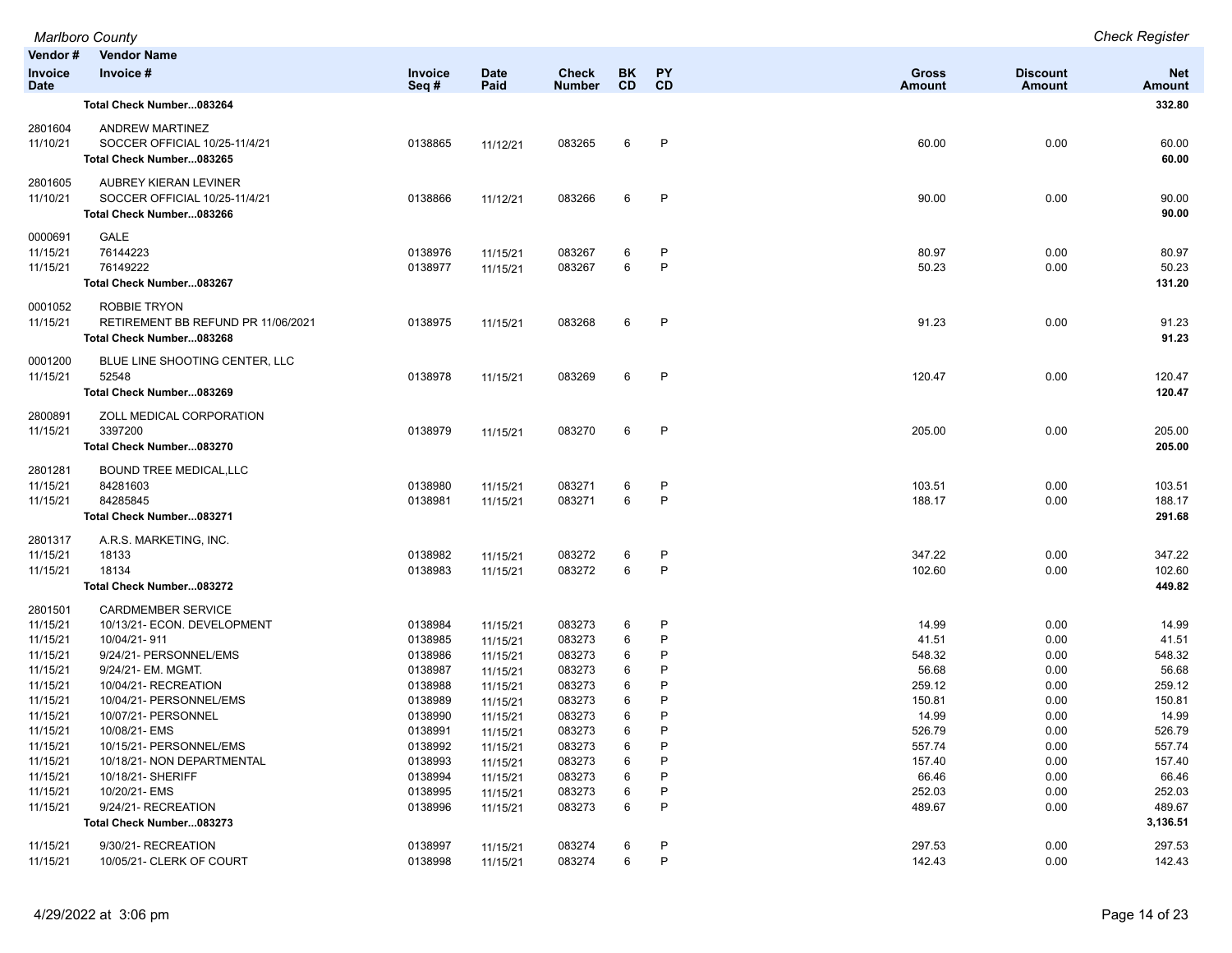| Marlboro County                              | <b>Check Register</b> |
|----------------------------------------------|-----------------------|
| <b><i>Mandandh</i></b><br><b>Monday Name</b> |                       |

| venaor #                      | vendor Name                    |                 |                     |                        |                  |                        |                        |                           |                             |
|-------------------------------|--------------------------------|-----------------|---------------------|------------------------|------------------|------------------------|------------------------|---------------------------|-----------------------------|
| <b>Invoice</b><br><b>Date</b> | Invoice #                      | Invoice<br>Seq# | <b>Date</b><br>Paid | Check<br><b>Number</b> | BK.<br><b>CD</b> | <b>PY</b><br><b>CD</b> | Gross<br><b>Amount</b> | <b>Discount</b><br>Amount | <b>Net</b><br><b>Amount</b> |
| 11/15/21                      | 10/07/21- RECREATION           | 0138999         | 11/15/21            | 083274                 | 6                | P                      | 169.26                 | 0.00                      | 169.26                      |
| 11/15/21                      | 10/13/21- P. WORKS             | 0139000         | 11/15/21            | 083274                 | 6                | P                      | 1,795.00               | 0.00                      | 1,795.00                    |
| 11/15/21                      | 10/15/21- RECREATION           | 0139001         | 11/15/21            | 083274                 | 6                | P                      | 2,855.53               | 0.00                      | 2,855.53                    |
| 11/15/21                      | 10/19/21- P. BLDGS             | 0139002         | 11/15/21            | 083274                 | 6                | P                      | 47.46                  | 0.00                      | 47.46                       |
| 11/15/21                      | 9/27/21- EMS                   | 0139003         | 11/15/21            | 083274                 | 6                | P                      | 443.78                 | 0.00                      | 443.78                      |
| 11/15/21                      | 9/27/21- ADMIN                 | 0139004         | 11/15/21            | 083274                 | 6                | P                      | 16.99                  | 0.00                      | 16.99                       |
| 11/15/21                      | 10/4/21- PROBATE               | 0139005         | 11/15/21            | 083274                 | 6                | P                      | 14.99                  | 0.00                      | 14.99                       |
| 11/15/21                      | 10/4/21- PROBATE               | 0139006         | 11/15/21            | 083274                 | 6                | P                      | 14.99                  | 0.00                      | 14.99                       |
| 11/15/21                      | 10/6/21- NON DEPARTMENTAL      | 0139007         | 11/15/21            | 083274                 | 6                | P                      | 675.12                 | 0.00                      | 675.12                      |
| 11/15/21                      | 10/12/21-COUNCIL               | 0139008         | 11/15/21            | 083274                 | 6                | P                      | 414.12                 | 0.00                      | 414.12                      |
| 11/15/21                      | 10/12/21- ADMIN                | 0139009         |                     | 083274                 | 6                | $\mathsf{P}$           | 32.38                  | 0.00                      | 32.38                       |
|                               | Total Check Number083274       |                 | 11/15/21            |                        |                  |                        |                        |                           | 6,919.58                    |
| 11/15/21                      | 10/13/21- ADMIN                | 0139010         | 11/15/21            | 083275                 | 6                | P                      | 196.13                 | 0.00                      | 196.13                      |
| 11/15/21                      | 10/21/21-RECREATION            | 0139011         | 11/15/21            | 083275                 | 6                | P                      | 89.95                  | 0.00                      | 89.95                       |
| 11/15/21                      | 10/25/21- ADMIN                | 0139012         | 11/15/21            | 083275                 | 6                | P                      | 16.99                  | 0.00                      | 16.99                       |
|                               | Total Check Number083275       |                 |                     |                        |                  |                        |                        |                           | 303.07                      |
| 2801565                       | ROK BROTHERS, INC              |                 |                     |                        |                  |                        |                        |                           |                             |
| 11/15/21                      | INV202156                      | 0139013         | 11/15/21            | 083276                 | 6                | P                      | 269.81                 | 0.00                      | 269.81                      |
|                               | Total Check Number083276       |                 |                     |                        |                  |                        |                        |                           | 269.81                      |
| 0000221                       | BOUND TO STAY BOUND BOOKS, INC |                 |                     |                        |                  |                        |                        |                           |                             |
| 11/18/21                      | 163961                         | 0139014         | 11/19/21            | 083277                 | 6                | P                      | 62.17                  | 0.00                      | 62.17                       |
|                               | Total Check Number083277       |                 |                     |                        |                  |                        |                        |                           | 62.17                       |
| 0000309                       | <b>AT&amp;T MOBILITY</b>       |                 |                     |                        |                  |                        |                        |                           |                             |
| 11/18/21                      | 287266238845 10/7-11/6/2021    | 0139015         | 11/19/21            | 083278                 | 6                | PS                     | 39.24                  | 0.00                      | 39.24                       |
|                               | Total Check Number083278       |                 |                     |                        |                  |                        |                        |                           | 39.24                       |
| 11/18/21                      | 287249817981 10/7-11/6/2021    | 0139016         | 11/19/21            | 083279                 | 6                | PS                     | 159.93                 | 0.00                      | 159.93                      |
|                               | Total Check Number083279       |                 |                     |                        |                  |                        |                        |                           | 159.93                      |
| 0000338                       | PITNEY BOWES                   |                 |                     |                        |                  |                        |                        |                           |                             |
| 11/18/21                      | 3314596475                     | 0139017         | 11/19/21            | 083280                 | 6                | P                      | 209.69                 | 0.00                      | 209.69                      |
|                               | Total Check Number083280       |                 |                     |                        |                  |                        |                        |                           | 209.69                      |
| 0000425                       | COMMUNICATIONS TECHNOLOGY, LLC |                 |                     |                        |                  |                        |                        |                           |                             |
| 11/18/21                      | 17031                          | 0139018         | 11/19/21            | 083281                 | 6                | P                      | 180.13                 | 0.00                      | 180.13                      |
|                               | Total Check Number083281       |                 |                     |                        |                  |                        |                        |                           | 180.13                      |
| 0000631                       | DEBORAH WELDON                 |                 |                     |                        |                  |                        |                        |                           |                             |
| 11/18/21                      | <b>TRAVEL REIMBURSEMENT</b>    | 0139019         | 11/19/21            | 083282                 | 6                | P                      | 267.32                 | 0.00                      | 267.32                      |
|                               | Total Check Number083282       |                 |                     |                        |                  |                        |                        |                           | 267.32                      |
| 0000662                       | PITNEY BOWES, INC.             |                 |                     |                        |                  |                        |                        |                           |                             |
| 11/18/21                      | 1019379581                     | 0139020         | 11/19/21            | 083283                 | 6                | P                      | 113.40                 | 0.00                      | 113.40                      |
|                               | Total Check Number083283       |                 |                     |                        |                  |                        |                        |                           | 113.40                      |
|                               | <b>GALE</b>                    |                 |                     |                        |                  |                        |                        |                           |                             |
| 0000691                       |                                |                 |                     |                        |                  |                        |                        |                           |                             |
| 11/18/21                      | 76162326                       | 0139021         | 11/19/21            | 083284                 | 6                | P                      | 30.39                  | 0.00                      | 30.39                       |
|                               | Total Check Number083284       |                 |                     |                        |                  |                        |                        |                           | 30.39                       |
| 0000801                       | <b>WINDSTREAM</b>              |                 |                     |                        |                  |                        |                        |                           |                             |
| 11/18/21                      | 010835546- NOVEMBER 2021       | 0139022         | 11/19/21            | 083285                 | 6                | PS                     | 19.22                  | 0.00                      | 19.22                       |
|                               | Total Check Number083285       |                 |                     |                        |                  |                        |                        |                           | 19.22                       |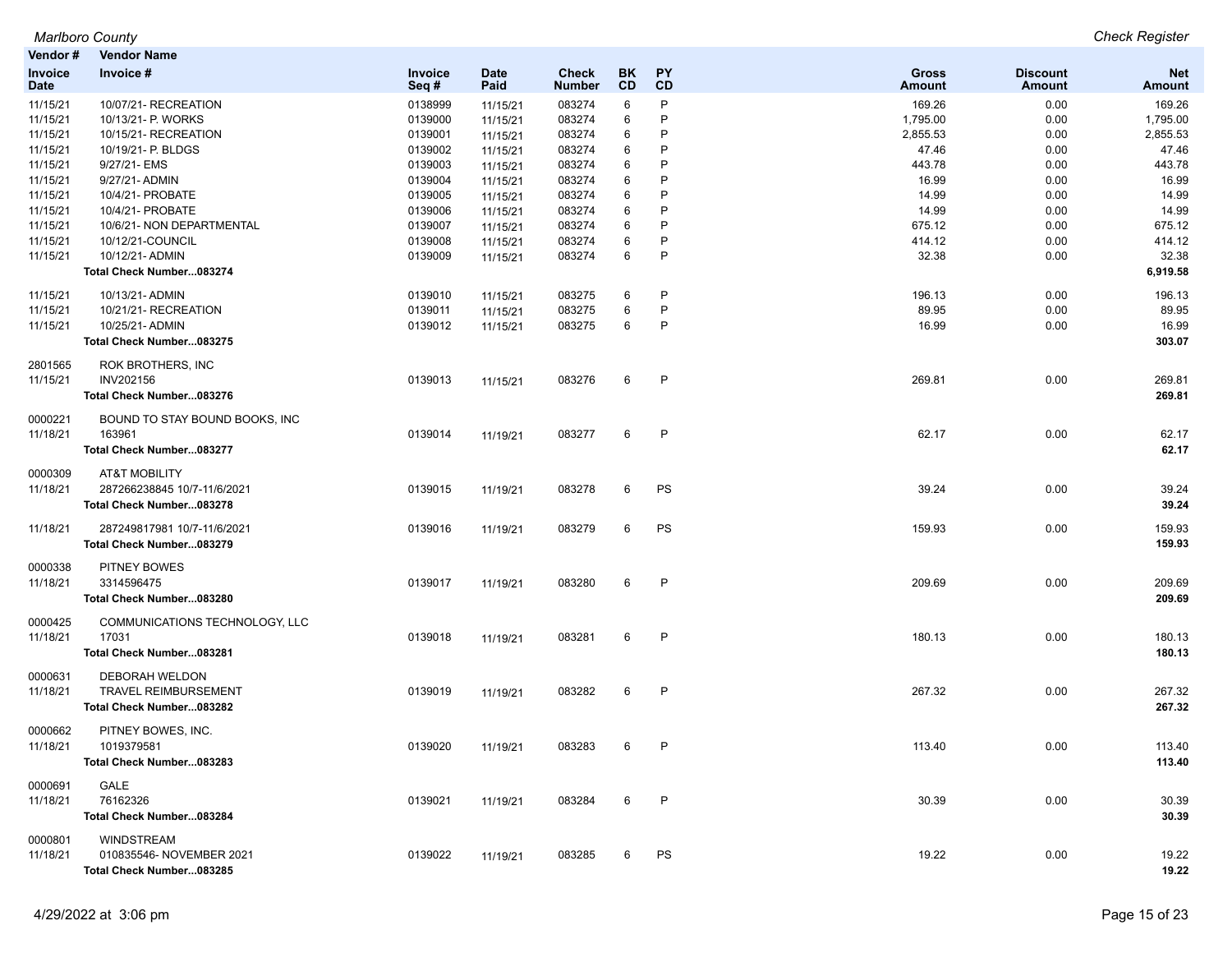| Vendor#<br>Invoice<br><b>Date</b> | <b>Vendor Name</b><br>Invoice #                      | Invoice<br>Seq# | <b>Date</b><br>Paid  | Check<br><b>Number</b> | BK<br>CD | PΥ<br><b>CD</b>              | <b>Gross</b><br><b>Amount</b> | <b>Discount</b><br>Amount | <b>Net</b><br>Amount |
|-----------------------------------|------------------------------------------------------|-----------------|----------------------|------------------------|----------|------------------------------|-------------------------------|---------------------------|----------------------|
| 11/18/21                          | 010199253- NOVEMBER 2021<br>Total Check Number083286 | 0139023         | 11/19/21             | 083286                 | 6        | PS                           | 198.88                        | 0.00                      | 198.88<br>198.88     |
| 0000852                           | <b>HYMAN PAPER CO.</b>                               |                 |                      |                        |          |                              |                               |                           |                      |
| 11/18/21                          | 279747<br>279748                                     | 0139024         | 11/19/21             | 083287                 | 6<br>6   | $\mathsf{P}$<br>$\mathsf{P}$ | 759.78                        | 0.00                      | 759.78               |
| 11/18/21                          | Total Check Number083287                             | 0139025         | 11/19/21             | 083287                 |          |                              | 568.30                        | 0.00                      | 568.30<br>1,328.08   |
| 0000948                           | SC ASSOC OF PROBATE JUDGES                           |                 |                      |                        |          |                              |                               |                           |                      |
| 11/18/21                          | 2022 DUES- P. MARK HEATH                             | 0139027         | 11/19/21             | 083288                 | 6        | $\mathsf{P}$                 | 175.00                        | 0.00                      | 175.00               |
|                                   | Total Check Number083288                             |                 |                      |                        |          |                              |                               |                           | 175.00               |
| 0000957<br>11/18/21               | SHARP ELECTRONICS CORPORATION<br>9003549124          | 0139028         | 11/19/21             | 083289                 | 6        | PS                           | 21.60                         | 0.00                      | 21.60                |
|                                   | Total Check Number083289                             |                 |                      |                        |          |                              |                               |                           | 21.60                |
|                                   |                                                      |                 |                      |                        |          |                              |                               |                           |                      |
| 0001008<br>11/18/21               | HERALD OFFICE SUPPLY INC<br>958772-0                 | 0139029         |                      | 083290                 | 6        | P                            | 31.27                         | 0.00                      | 31.27                |
| 11/18/21                          | 954041-0                                             | 0139030         | 11/19/21             | 083290                 | 6        | P                            | 40.82                         | 0.00                      | 40.82                |
| 11/18/21                          | 954188-0                                             | 0139031         | 11/19/21             | 083290                 | 6        | P                            | 101.92                        | 0.00                      | 101.92               |
| 11/18/21                          | M128893                                              | 0139032         | 11/19/21<br>11/19/21 | 083290                 | 6        | P                            | 41.04                         | 0.00                      | 41.04                |
| 11/18/21                          | M128154                                              | 0139033         | 11/19/21             | 083290                 | 6        | P                            | 297.71                        | 0.00                      | 297.71               |
| 11/18/21                          | M115635                                              | 0139034         | 11/19/21             | 083290                 | 6        | P                            | 88.56                         | 0.00                      | 88.56                |
| 11/18/21                          | M128142                                              | 0139035         | 11/19/21             | 083290                 | 6        | P                            | 712.45                        | 0.00                      | 712.45               |
| 11/18/21                          | M116209                                              | 0139036         | 11/19/21             | 083290                 | 6        | P                            | 41.04                         | 0.00                      | 41.04                |
| 11/18/21                          | M116922                                              | 0139037         | 11/19/21             | 083290                 | 6        | P                            | 784.86                        | 0.00                      | 784.86               |
| 11/18/21                          | M119363                                              | 0139038         | 11/19/21             | 083290                 | 6        | P                            | 91.18                         | 0.00                      | 91.18                |
| 11/18/21                          | M119681                                              | 0139039         | 11/19/21             | 083290                 | 6        | P                            | 41.04                         | 0.00                      | 41.04                |
| 11/18/21                          | M119701                                              | 0139040         | 11/19/21             | 083290                 | 6        | $\mathsf{P}$                 | 825.23                        | 0.00                      | 825.23               |
|                                   | Total Check Number083290                             |                 |                      |                        |          |                              |                               |                           | 3,097.12             |
| 0001011                           | SECRETARY OF STATE                                   |                 |                      |                        |          |                              |                               |                           |                      |
| 11/18/21                          | NOTARY- LESLIE CROCKETT                              | 0139041         | 11/19/21             | 083291                 | 6        | $\mathsf{P}$                 | 25.00                         | 0.00                      | 25.00                |
|                                   | Total Check Number083291                             |                 |                      |                        |          |                              |                               |                           | 25.00                |
| 0001110                           | <b>VERIZON WIRELESS</b>                              |                 |                      |                        |          |                              |                               |                           |                      |
| 11/18/21                          | 9891949165- NOVEMBER 2021                            | 0139042         | 11/19/21             | 083292                 | 6        | PS                           | 25.80                         | 0.00                      | 25.80                |
|                                   | Total Check Number083292                             |                 |                      |                        |          |                              |                               |                           | 25.80                |
| 0001114                           | <b>HAMILTONS</b>                                     |                 |                      |                        |          |                              |                               |                           |                      |
| 11/18/21                          | 127754                                               | 0139043         | 11/19/21             | 083293                 | 6        | $\mathsf{P}$                 | 56.08                         | 0.00                      | 56.08                |
| 11/18/21                          | 127725                                               | 0139044         | 11/19/21             | 083293                 | 6        | P                            | 66.94                         | 0.00                      | 66.94                |
| 11/18/21                          | 127727                                               | 0139045         | 11/19/21             | 083293                 | 6        | P                            | 59.39                         | 0.00                      | 59.39                |
| 11/18/21                          | 127728                                               | 0139046         | 11/19/21             | 083293                 | 6        | P                            | 134.89                        | 0.00                      | 134.89               |
| 11/18/21                          | 127717                                               | 0139047         | 11/19/21             | 083293                 | 6        | P                            | 231.10                        | 0.00                      | 231.10               |
|                                   | Total Check Number083293                             |                 |                      |                        |          |                              |                               |                           | 548.40               |
| 0001118                           | EDWARDS REFRIGERATION INC                            |                 |                      |                        |          |                              |                               |                           |                      |
| 11/18/21                          | 75422                                                | 0139048         | 11/19/21             | 083294                 | 6        | $\mathsf{P}$                 | 32.40                         | 0.00                      | 32.40                |
|                                   | Total Check Number083294                             |                 |                      |                        |          |                              |                               |                           | 32.40                |
| 0001176                           | DELORICE B BARRINGTON                                |                 |                      |                        |          |                              |                               |                           |                      |
| 11/18/21                          | <b>TRAVEL REIMBURSEMENT</b>                          | 0139049         | 11/19/21             | 083295                 | 6        | P                            | 158.50                        | 0.00                      | 158.50               |
|                                   | Total Check Number083295                             |                 |                      |                        |          |                              |                               |                           | 158.50               |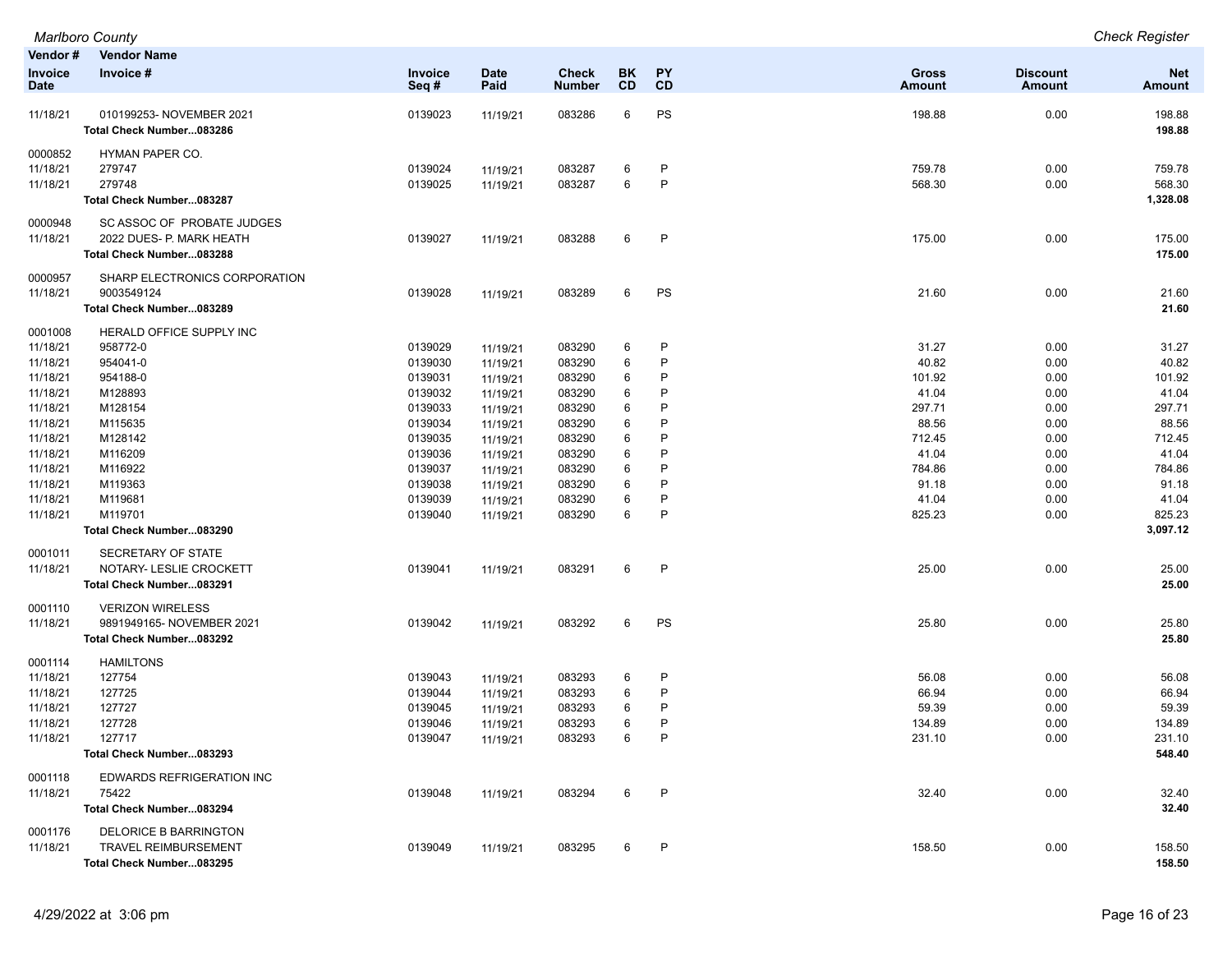|                                 | Marlboro County                                                                                                   |                    |                      |                  |        |              |                      |                 | <b>Check Register</b>            |
|---------------------------------|-------------------------------------------------------------------------------------------------------------------|--------------------|----------------------|------------------|--------|--------------|----------------------|-----------------|----------------------------------|
| Vendor#<br>Invoice              | <b>Vendor Name</b><br>Invoice #                                                                                   | Invoice            | <b>Date</b>          | <b>Check</b>     | BK     | PY           | <b>Gross</b>         | <b>Discount</b> | <b>Net</b>                       |
| <b>Date</b>                     |                                                                                                                   | Seq#               | Paid                 | <b>Number</b>    | CD     | CD           | <b>Amount</b>        | <b>Amount</b>   | <b>Amount</b>                    |
| 0001200<br>11/18/21<br>11/18/21 | BLUE LINE SHOOTING CENTER, LLC<br>52547<br>52549<br>Total Check Number083296                                      | 0139050<br>0139051 | 11/19/21<br>11/19/21 | 083296<br>083296 | 6<br>6 | P<br>P       | 1,293.68<br>328.27   | 0.00<br>0.00    | 1,293.68<br>328.27<br>1,621.95   |
| 0002024<br>11/18/21             | BOB BARKER COMPANY, INC.<br>INV1690516<br>Total Check Number083297                                                | 0139052            | 11/19/21             | 083297           | 6      | P            | 199.58               | 0.00            | 199.58<br>199.58                 |
| 0002061<br>11/18/21             | <b>SHARON SANDERS</b><br><b>TRAVEL REIMBURSEMENT</b><br>Total Check Number083298                                  | 0139053            | 11/19/21             | 083298           | 6      | P            | 106.50               | 0.00            | 106.50<br>106.50                 |
| 0004094<br>11/18/21             | <b>XEROX CORPORATION</b><br>014688711<br>Total Check Number083299                                                 | 0139054            | 11/19/21             | 083299           | 6      | $\mathsf{P}$ | 46.87                | 0.00            | 46.87<br>46.87                   |
| 0007970<br>11/18/21             | SAFEBUILT CAROLINAS, INC.<br>0081647-IN<br>Total Check Number083300                                               | 0139055            | 11/19/21             | 083300           | 6      | P            | 320.00               | 0.00            | 320.00<br>320.00                 |
| 0008878<br>11/18/21             | AT & T<br>143303245- NOVEMBER 2021<br>Total Check Number083301                                                    | 0139056            | 11/19/21             | 083301           | 6      | PS           | 123.85               | 0.00            | 123.85<br>123.85                 |
| 2800757<br>11/18/21<br>11/18/21 | <b>MARTHA M. MCQUAGE</b><br><b>TRAVEL REIMBURSEMENT</b><br><b>REIMB. FOR SUPPLIES</b><br>Total Check Number083302 | 0139057<br>0139058 | 11/19/21<br>11/19/21 | 083302<br>083302 | 6<br>6 | P<br>P       | 125.11<br>7.00       | 0.00<br>0.00    | 125.11<br>7.00<br>132.11         |
| 2800768<br>11/18/21             | COTT SYSTEMS, INC.<br>143631<br>Total Check Number083303                                                          | 0139059            | 11/19/21             | 083303           | 6      | $\mathsf{P}$ | 56.17                | 0.00            | 56.17<br>56.17                   |
| 2800923<br>11/18/21<br>11/18/21 | AXIS FORENSIC TOXICOLOGY, INC.<br>78297<br>78194<br>Total Check Number083304                                      | 0139060<br>0139061 | 11/19/21<br>11/19/21 | 083304<br>083304 | 6<br>6 | P<br>P       | 353.00<br>353.00     | 0.00<br>0.00    | 353.00<br>353.00<br>706.00       |
| 2800925<br>11/18/21             | PROTECTION ONE ALARM<br>142502235<br>Total Check Number083305                                                     | 0139062            | 11/19/21             | 083305           | 6      | $\mathsf{P}$ | 116.61               | 0.00            | 116.61<br>116.61                 |
| 2800986<br>11/18/21<br>11/18/21 | SUMMIT FOOD SERVICES LLC<br>INV2000126940<br>INV2000127606<br>Total Check Number083306                            | 0139063<br>0139064 | 11/19/21<br>11/19/21 | 083306<br>083306 | 6<br>6 | P<br>P       | 3,178.00<br>3,113.52 | 0.00<br>0.00    | 3,178.00<br>3,113.52<br>6,291.52 |
| 2801253<br>11/18/21             | <b>WELLS FARGO FINANCIAL LEASING</b><br>5017525457<br>Total Check Number083307                                    | 0139065            | 11/19/21             | 083307           | 6      | PS           | 174.59               | 0.00            | 174.59<br>174.59                 |
| 11/18/21                        | 5017525459<br>Total Check Number083308                                                                            | 0139066            | 11/19/21             | 083308           | 6      | PS           | 247.15               | 0.00            | 247.15<br>247.15                 |
| 11/18/21                        | 5017525898                                                                                                        | 0139067            | 11/19/21             | 083309           | 6      | PS           | 258.80               | 0.00            | 258.80                           |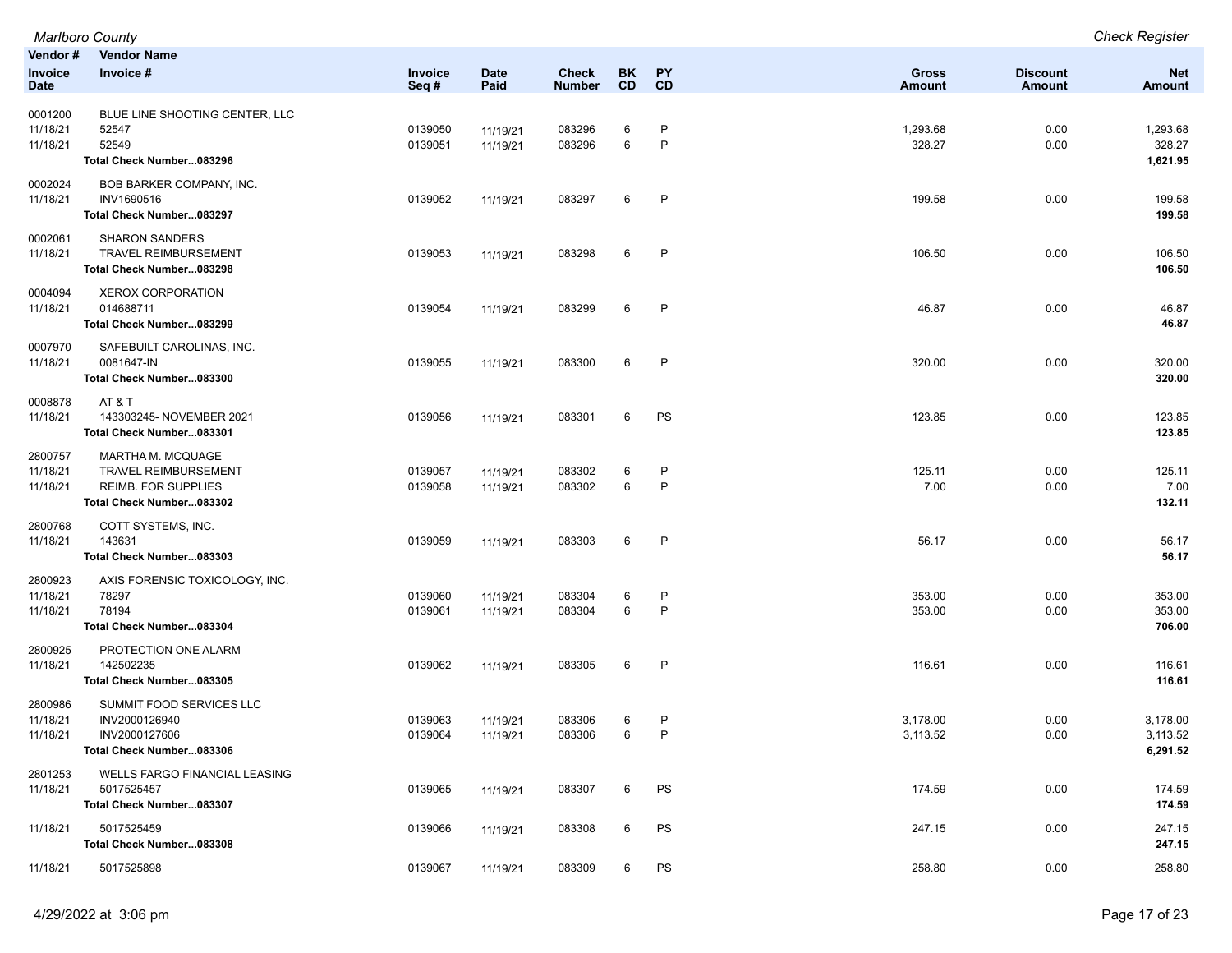| Vendor #<br>Invoice<br>Date     | <b>Vendor Name</b><br>Invoice #                                                     | Invoice<br>Seq#    | <b>Date</b><br>Paid  | <b>Check</b><br><b>Number</b> | <b>BK</b><br><b>CD</b> | PY<br>CD     | <b>Gross</b><br><b>Amount</b> | <b>Discount</b><br><b>Amount</b> | <b>Net</b><br><b>Amount</b> |
|---------------------------------|-------------------------------------------------------------------------------------|--------------------|----------------------|-------------------------------|------------------------|--------------|-------------------------------|----------------------------------|-----------------------------|
|                                 | Total Check Number083309                                                            |                    |                      |                               |                        |              |                               |                                  | 258.80                      |
| 11/18/21                        | 5017525458<br>Total Check Number083310                                              | 0139068            | 11/19/21             | 083310                        | 6                      | PS           | 589.91                        | 0.00                             | 589.91<br>589.91            |
| 2801285<br>11/18/21             | <b>HENRY SCHEIN</b><br>11697697<br>Total Check Number083311                         | 0139069            | 11/19/21             | 083311                        | 6                      | P            | 1,414.80                      | 0.00                             | 1,414.80<br>1,414.80        |
| 2801303<br>11/18/21<br>11/18/21 | LINDE GAS & EQUIPMENT INC.<br>67190247<br>67105436<br>Total Check Number083312      | 0139070<br>0139071 | 11/19/21<br>11/19/21 | 083312<br>083312              | 6<br>6                 | P<br>P       | 51.35<br>59.52                | 0.00<br>0.00                     | 51.35<br>59.52<br>110.87    |
| 2801332<br>11/18/21             | STERICYCLE, INC.<br>1011145384<br>Total Check Number083313                          | 0139072            | 11/19/21             | 083313                        | 6                      | P            | 108.36                        | 0.00                             | 108.36<br>108.36            |
| 2801343<br>11/18/21             | <b>EMS MANAGEMENT &amp; CONSULTANTS</b><br>044160<br>Total Check Number083314       | 0139073            | 11/19/21             | 083314                        | 6                      | P            | 55.00                         | 0.00                             | 55.00<br>55.00              |
| 2801389<br>11/18/21             | <b>SEGRA</b><br>2053331- OCTOBER 2021<br>Total Check Number083315                   | 0139074            | 11/19/21             | 083315                        | 6                      | PS           | 5.71                          | 0.00                             | 5.71<br>5.71                |
| 2801417<br>11/18/21             | <b>WASTE CONNECTIONS</b><br>2822771<br>Total Check Number083316                     | 0139075            | 11/19/21             | 083316                        | 6                      | $\mathsf{P}$ | 99,628.20                     | 0.00                             | 99,628.20<br>99,628.20      |
| 2801493<br>11/18/21             | KING ASPHALT, INC.<br>969966<br>Total Check Number083317                            | 0139076            | 11/19/21             | 083317                        | 6                      | P            | 937.44                        | 0.00                             | 937.44<br>937.44            |
| 2801548<br>11/18/21             | PUBLIQ, LLC<br>000587028-7562<br>Total Check Number083318                           | 0139077            | 11/19/21             | 083318                        | 6                      | PS           | 1,347.72                      | 0.00                             | 1,347.72<br>1,347.72        |
| 11/18/21                        | 000587029-7563<br>Total Check Number083319                                          | 0139078            | 11/19/21             | 083319                        | 6                      | PS           | 15.18                         | 0.00                             | 15.18<br>15.18              |
| 11/18/21                        | 000587030-7563<br>Total Check Number083320                                          | 0139079            | 11/19/21             | 083320                        | 6                      | PS           | 10.87                         | 0.00                             | 10.87<br>10.87              |
| 11/18/21                        | 000587027-7563<br>Total Check Number083321                                          | 0139080            | 11/19/21             | 083321                        | 6                      | PS           | 1,211.53                      | 0.00                             | 1,211.53<br>1,211.53        |
| 2801603<br>11/19/21<br>11/19/21 | HERALD ADVOCATE ADV. PAYMENTS<br>302590475<br>302591672<br>Total Check Number083322 | 0139081<br>0139082 | 11/19/21<br>11/19/21 | 083322<br>083322              | 6<br>6                 | P<br>P       | 80.00<br>0.96                 | 0.00<br>0.00                     | 80.00<br>0.96<br>80.96      |
| 2801611<br>11/19/21             | SOUTHERN DIGITAL GRAPHIX<br>P.O. 82722- EMS<br>Total Check Number083323             | 0139083            | 11/19/21             | 083323                        | 6                      | P            | 600.00                        | 0.00                             | 600.00<br>600.00            |

0000008 INNOVATIVE INTERFACES, INC.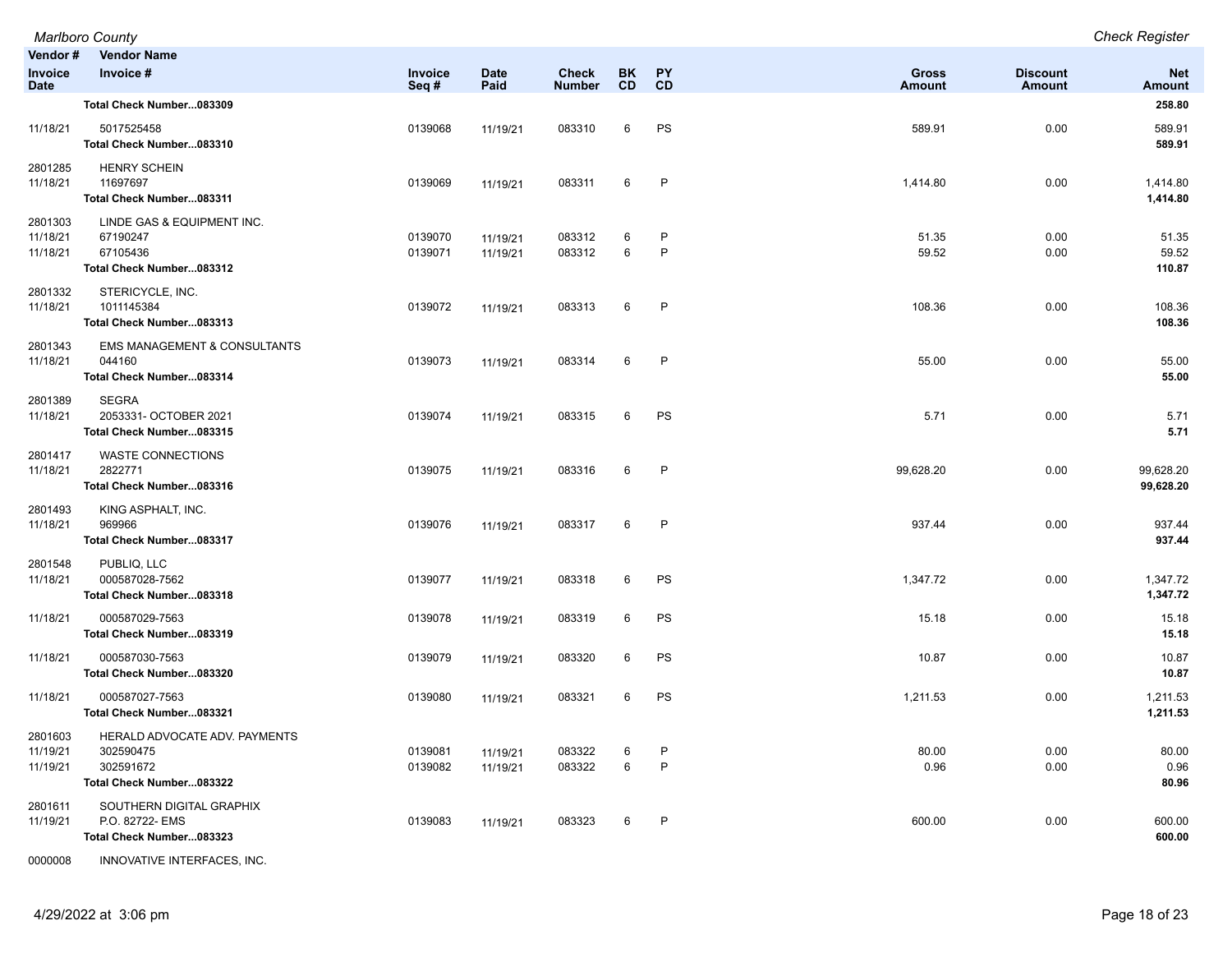| Vendor #<br>Invoice<br><b>Date</b> | <b>Vendor Name</b><br>Invoice #                                                   | Invoice<br>Seq#    | <b>Date</b><br>Paid  | Check<br>Number  | BK<br>CD | PY<br>CD          | <b>Gross</b><br><b>Amount</b> | <b>Discount</b><br><b>Amount</b> | <b>Net</b><br>Amount         |
|------------------------------------|-----------------------------------------------------------------------------------|--------------------|----------------------|------------------|----------|-------------------|-------------------------------|----------------------------------|------------------------------|
| 11/22/21                           | <b>INV-INC29975</b><br>Total Check Number083324                                   | 0139089            | 11/23/21             | 083324           | 6        | $\mathsf{P}$      | 1,281.25                      | 0.00                             | 1,281.25<br>1,281.25         |
| 0000324<br>11/22/21                | SANDHILL CONNEXTIONS<br>4150600 11/15-12/14/21<br>Total Check Number083325        | 0139093            | 11/23/21             | 083325           | 6        | P                 | 61.51                         | 0.00                             | 61.51<br>61.51               |
| 11/22/21                           | 4180500 11/15-12/14/21<br>Total Check Number083326                                | 0139090            | 11/23/21             | 083326           | 6        | PS                | 68.54                         | 0.00                             | 68.54<br>68.54               |
| 11/22/21                           | 4038400 11/15-12/14/21<br>Total Check Number083327                                | 0139091            | 11/23/21             | 083327           | 6        | PS                | 66.43                         | 0.00                             | 66.43<br>66.43               |
| 11/22/21                           | 4501300 11/15-12/14/21<br>Total Check Number083328                                | 0139092            | 11/23/21             | 083328           | 6        | PS                | 98.05                         | 0.00                             | 98.05<br>98.05               |
| 11/22/21                           | 4486500 11/15-12/14/21<br>Total Check Number083329                                | 0139094            | 11/23/21             | 083329           | 6        | PS                | 105.61                        | 0.00                             | 105.61<br>105.61             |
| 11/22/21                           | 4663500 11/15-12/14/21<br>Total Check Number083330                                | 0139095            | 11/23/21             | 083330           | 6        | PS                | 68.54                         | 0.00                             | 68.54<br>68.54               |
| 11/22/21                           | 3988000 11/15-12/14/21<br>Total Check Number083331                                | 0139096            | 11/23/21             | 083331           | 6        | PS                | 55.48                         | 0.00                             | 55.48<br>55.48               |
| 11/22/21                           | 4679600 11/15-12/14/21<br>Total Check Number083332                                | 0139097            | 11/23/21             | 083332           | 6        | PS                | 88.54                         | 0.00                             | 88.54<br>88.54               |
| 11/22/21                           | 4631500 11/15-12/14/21<br>Total Check Number083333                                | 0139098            | 11/23/21             | 083333           | 6        | PS                | 270.05                        | 0.00                             | 270.05<br>270.05             |
| 11/22/21                           | 4077200 11/15-12/14/21<br>Total Check Number083334                                | 0139099            | 11/23/21             | 083334           | 6        | PS                | 103.45                        | 0.00                             | 103.45<br>103.45             |
| 0000419<br>11/22/21                | <b>ADAM WHISTLER</b><br>SOCCER OFFICIAL 11/9-11/13/21<br>Total Check Number083335 | 0139084            | 11/23/21             | 083335           | 6        | P                 | 180.00                        | 0.00                             | 180.00<br>180.00             |
| 0000425<br>11/23/21                | COMMUNICATIONS TECHNOLOGY, LLC<br>17013<br>Total Check Number083336               | 0139171            | 11/23/21             | 083336           | 6        | PS                | 600.00                        | 0.00                             | 600.00<br>600.00             |
| 0000454<br>11/22/21<br>11/22/21    | SCOTLAND WHOLESALE INC.<br>61838<br>61788<br>Total Check Number083337             | 0139100<br>0139101 | 11/23/21<br>11/23/21 | 083337<br>083337 | 6<br>6   | P<br>$\mathsf{P}$ | 282.89<br>886.03              | 0.00<br>0.00                     | 282.89<br>886.03<br>1,168.92 |
| 0000678<br>11/23/21                | AT & T<br>843 M41 5627 001- NOVEMBER 2021<br>Total Check Number083338             | 0139102            | 11/23/21             | 083338           | 6        | PS                | 182.61                        | 0.00                             | 182.61<br>182.61             |
| 0000691<br>11/23/21                | GALE<br>76187791<br>Total Check Number083339                                      | 0139103            | 11/23/21             | 083339           | 6        | P                 | 30.39                         | 0.00                             | 30.39<br>30.39               |
| 0000801<br>11/23/21                | WINDSTREAM<br>010835334- NOVEMBER 2021<br>Total Check Number083340                | 0139104            | 11/23/21             | 083340           | 6        | PS                | 23.49                         | 0.00                             | 23.49<br>23.49               |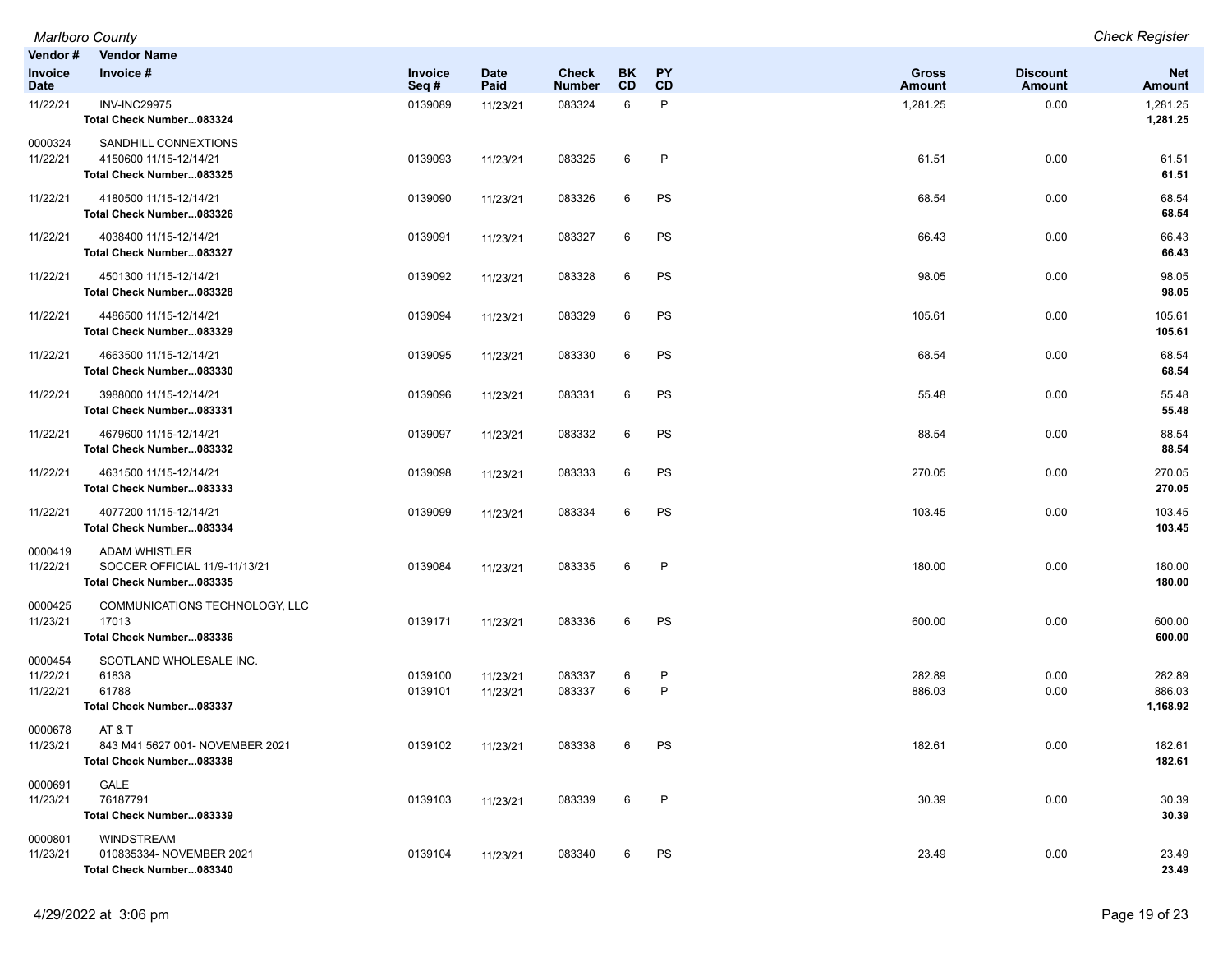|             | Marlboro County                |         |             |               |           |              |               |                 | <b>Check Register</b> |
|-------------|--------------------------------|---------|-------------|---------------|-----------|--------------|---------------|-----------------|-----------------------|
| Vendor#     | <b>Vendor Name</b>             |         |             |               |           |              |               |                 |                       |
| Invoice     | Invoice #                      | Invoice | <b>Date</b> | <b>Check</b>  | BK        | PY           | <b>Gross</b>  | <b>Discount</b> | <b>Net</b>            |
| <b>Date</b> |                                | Seq#    | Paid        | <b>Number</b> | <b>CD</b> | CD           | <b>Amount</b> | <b>Amount</b>   | <b>Amount</b>         |
| 0000920     | <b>LINDA COFFY</b>             |         |             |               |           |              |               |                 |                       |
| 11/23/21    | <b>DUES REIMBURSEMENT</b>      | 0139105 | 11/23/21    | 083341        | 6         | $\mathsf{P}$ | 300.00        | 0.00            | 300.00                |
|             | Total Check Number083341       |         |             |               |           |              |               |                 | 300.00                |
|             |                                |         |             |               |           |              |               |                 |                       |
| 0000923     | <b>SCCWCT</b>                  |         |             |               |           |              |               |                 |                       |
| 11/23/21    | SCWC2021102A                   | 0139106 | 11/23/21    | 083342        | 6         | $\mathsf{P}$ | 2,132.00      | 0.00            | 2,132.00              |
|             | Total Check Number083342       |         |             |               |           |              |               |                 | 2,132.00              |
| 0000931     | <b>NAPA</b>                    |         |             |               |           |              |               |                 |                       |
| 11/23/21    | MARLBORO COUNTY- OCTOBER 2021  | 0139107 | 11/23/21    | 083343        | 6         | $\mathsf{P}$ | 2,578.47      | 0.00            | 2,578.47              |
|             | Total Check Number083343       |         |             |               |           |              |               |                 | 2,578.47              |
| 0001008     | HERALD OFFICE SUPPLY INC       |         |             |               |           |              |               |                 |                       |
| 11/23/21    | M130547                        | 0139108 | 11/23/21    | 083344        | 6         | P            | 178.43        | 0.00            | 178.43                |
| 11/23/21    | 960264-0                       | 0139109 | 11/23/21    | 083344        | 6         | P            | 12.90         | 0.00            | 12.90                 |
| 11/23/21    | 960264-1                       | 0139110 | 11/23/21    | 083344        | 6         | P            | 77.01         | 0.00            | 77.01                 |
|             | Total Check Number083344       |         |             |               |           |              |               |                 | 268.34                |
| 0001072     | <b>CAROLINA TESTING</b>        |         |             |               |           |              |               |                 |                       |
| 11/23/21    | 1161                           | 0139111 | 11/23/21    | 083345        | 6         | $\mathsf{P}$ | 2,846.20      | 0.00            | 2,846.20              |
|             | Total Check Number083345       |         |             |               |           |              |               |                 | 2,846.20              |
| 0001079     | CAROLINA SIGNS SCREEN PRINTING |         |             |               |           |              |               |                 |                       |
| 11/23/21    | 11/9/21- RECREATION            | 0139112 | 11/23/21    | 083346        | 6         | P            | 108.00        | 0.00            | 108.00                |
|             | Total Check Number083346       |         |             |               |           |              |               |                 | 108.00                |
| 0001114     | <b>HAMILTONS</b>               |         |             |               |           |              |               |                 |                       |
| 11/23/21    | 127751                         | 0139113 | 11/23/21    | 083347        | 6         | $\mathsf{P}$ | 804.54        | 0.00            | 804.54                |
|             | Total Check Number083347       |         |             |               |           |              |               |                 | 804.54                |
| 0001118     | EDWARDS REFRIGERATION INC      |         |             |               |           |              |               |                 |                       |
| 11/23/21    | 75367                          | 0139114 | 11/23/21    | 083348        | 6         | $\mathsf{P}$ | 287.20        | 0.00            | 287.20                |
|             | Total Check Number083348       |         |             |               |           |              |               |                 | 287.20                |
| 0001139     | MARLBORO ELECTRIC COOP., INC.  |         |             |               |           |              |               |                 |                       |
| 11/23/21    | 1456001- NOVEMBER 2021         | 0139115 | 11/23/21    | 083349        | 6         | P            | 303.00        | 0.00            | 303.00                |
| 11/23/21    | 1480001-NOVEMBER 2021          | 0139116 | 11/23/21    | 083349        | 6         | P            | 195.00        | 0.00            | 195.00                |
| 11/23/21    | 61311001- NOVEMBER 2021        | 0139117 | 11/23/21    | 083349        | 6         | P            | 163.00        | 0.00            | 163.00                |
| 11/23/21    | 7176006- NOVEMBER 2021         | 0139118 | 11/23/21    | 083349        | 6         | P            | 951.27        | 0.00            | 951.27                |
| 11/23/21    | 7176007- NOVEMBER 2021         | 0139119 | 11/23/21    | 083349        | 6         | P            | 48.00         | 0.00            | 48.00                 |
| 11/23/21    | 7176013- NOVEMBER 2021         | 0139120 | 11/23/21    | 083349        | 6         | P            | 39.00         | 0.00            | 39.00                 |
| 11/23/21    | 7176016- NOVEMBER 2021         | 0139121 | 11/23/21    | 083349        | 6         | P            | 54.00         | 0.00            | 54.00                 |
| 11/23/21    | 7233001- NOVEMBER 2021         | 0139122 | 11/23/21    | 083349        | 6         | P            | 71.00         | 0.00            | 71.00                 |
| 11/23/21    | 65484002- NOVEMBER 2021        | 0139123 | 11/23/21    | 083349        | 6         | P            | 155.00        | 0.00            | 155.00                |
|             | Total Check Number083349       |         |             |               |           |              |               |                 | 1,979.27              |
| 0001146     | AT&T                           |         |             |               |           |              |               |                 |                       |
| 11/23/21    | 000017293192- NOVEMBER 2021    | 0139124 | 11/23/21    | 083350        | 6         | PS           | 386.93        | 0.00            | 386.93                |
|             | Total Check Number083350       |         |             |               |           |              |               |                 | 386.93                |
| 0002107     | BLENHEIM VOL, FIRE DEPT        |         |             |               |           |              |               |                 |                       |
| 11/23/21    | P.O. 82766- FUEL REIMBURSEMENT | 0139125 | 11/23/21    | 083351        | 6         | PS           | 27,540.00     | 0.00            | 27,540.00             |
|             | Total Check Number083351       |         |             |               |           |              |               |                 | 27,540.00             |
| 0002165     | CLIO RURAL FIRE DEPARTMENT     |         |             |               |           |              |               |                 |                       |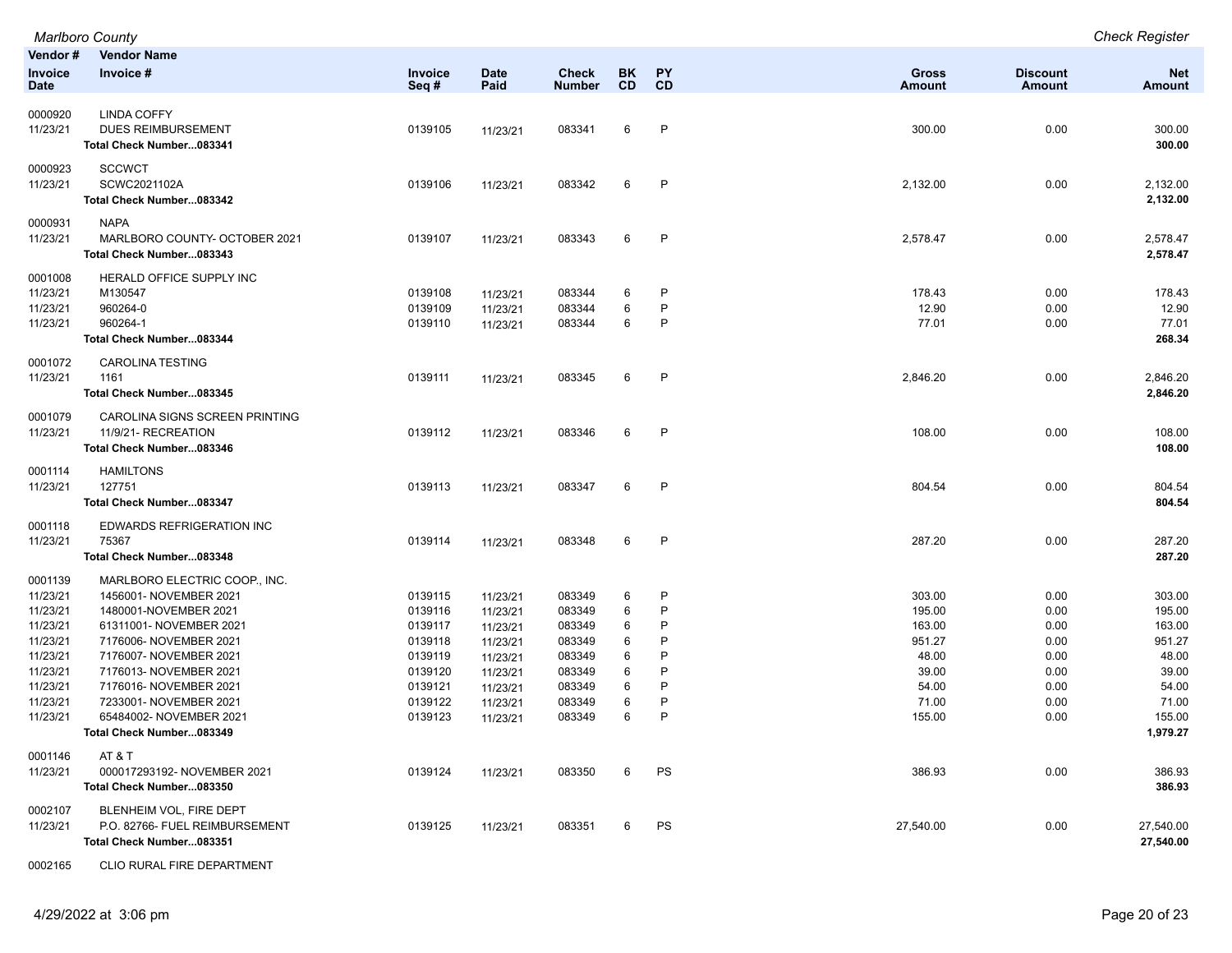| Vendor #<br>Invoice<br>Date      | <b>Vendor Name</b><br>Invoice #                                                                 | <b>Invoice</b><br>Seq#        | <b>Date</b><br>Paid              | Check<br><b>Number</b>     | <b>BK</b><br><b>CD</b> | <b>PY</b><br><b>CD</b> | Gross<br>Amount          | <b>Discount</b><br><b>Amount</b> | <b>Net</b><br><b>Amount</b>  |
|----------------------------------|-------------------------------------------------------------------------------------------------|-------------------------------|----------------------------------|----------------------------|------------------------|------------------------|--------------------------|----------------------------------|------------------------------|
| 11/23/21                         | P.O. 82765- FUEL REIMBURSEMENT<br>Total Check Number083352                                      | 0139126                       | 11/23/21                         | 083352                     | 6                      | PS                     | 35,790.00                | 0.00                             | 35,790.00<br>35,790.00       |
| 0002167<br>11/23/21              | WALLACE RURAL FIRE DEPT<br>P.O. 82763- FUEL REIMBURSEMENT<br>Total Check Number083353           | 0139127                       | 11/23/21                         | 083353                     | 6                      | PS                     | 26,175.00                | 0.00                             | 26,175.00<br>26,175.00       |
| 0002168<br>11/23/21              | BRIGHTSVILLE RURAL FIRE DEPT<br>P.O. 82764- FUEL REIMBURSEMENT<br>Total Check Number083354      | 0139128                       | 11/23/21                         | 083354                     | 6                      | PS                     | 14,370.00                | 0.00                             | 14,370.00<br>14,370.00       |
| 0002602<br>11/23/21<br>11/23/21  | NIXON POWER SERVICES CO.<br>SLS000401907<br>MCB00064980<br>Total Check Number083355             | 0139129<br>0139130            | 11/23/21<br>11/23/21             | 083355<br>083355           | 6<br>6                 | P<br>P                 | 323.14<br>753.00         | 0.00<br>0.00                     | 323.14<br>753.00<br>1,076.14 |
| 0004000<br>11/23/21              | <b>STATE CREDIT UNION</b><br>PAYROLL ENDING 11/20/2021<br>Total Check Number083356              | 0139146                       | 11/23/21                         | 083356                     | 6                      | P                      | 400.00                   | 0.00                             | 400.00<br>400.00             |
| 0004094<br>11/23/21              | <b>XEROX CORPORATION</b><br>014829485<br>Total Check Number083357                               | 0139131                       | 11/23/21                         | 083357                     | 6                      | P                      | 118.80                   | 0.00                             | 118.80<br>118.80             |
| 0005010<br>11/23/21<br>11/23/21  | <b>DUKE ENERGY</b><br>9100 8069 1155- NOVEMBER 2021<br>9100 8505 5195- NOVEMBER 2021            | 0139132<br>0139133            | 11/23/21<br>11/23/21             | 083358<br>083358           | 6<br>6                 | P<br>P                 | 176.30<br>166.14         | 0.00<br>0.00                     | 176.30<br>166.14             |
| 11/23/21<br>11/23/21             | 9100 8049 9074- NOVEMBER 2021<br>9100 8049 9454- NOVEMBER 2021                                  | 0139134<br>0139135            | 11/23/21<br>11/23/21             | 083358<br>083358           | 6<br>6                 | P<br>P<br>P            | 895.51<br>44.56          | 0.00<br>0.00                     | 895.51<br>44.56              |
| 11/23/21<br>11/23/21<br>11/23/21 | 9100 8049 9868- NOVEMBER 2021<br>9100 8065 4811- NOVEMBER 2021<br>9100 8045 8421- NOVEMBER 2021 | 0139136<br>0139137<br>0139138 | 11/23/21<br>11/23/21<br>11/23/21 | 083358<br>083358<br>083358 | 6<br>6<br>6            | P<br>P                 | 95.88<br>33.46<br>114.75 | 0.00<br>0.00<br>0.00             | 95.88<br>33.46<br>114.75     |
| 11/23/21<br>11/23/21<br>11/23/21 | 9100 8045 8653- NOVEMBER 2021<br>9100 8049 9678- NOVEMBER 2021<br>9100 8045 8843- NOVEMBER 2021 | 0139139<br>0139140<br>0139141 | 11/23/21<br>11/23/21<br>11/23/21 | 083358<br>083358<br>083358 | 6<br>6<br>6            | P<br>P<br>P            | 29.49<br>22.71<br>17.14  | 0.00<br>0.00<br>0.00             | 29.49<br>22.71<br>17.14      |
| 11/23/21<br>11/23/21<br>11/23/21 | 9100 8065 4978- NOVEMBER 2021<br>9100 8049 9230- NOVEMBER 2021<br>9100 8565 1496- NOVEMBER 2021 | 0139142<br>0139143<br>0139144 | 11/23/21<br>11/23/21<br>11/23/21 | 083358<br>083358<br>083358 | 6<br>6<br>6            | P<br>P<br>P            | 36.04<br>62.87<br>36.07  | 0.00<br>0.00<br>0.00             | 36.04<br>62.87<br>36.07      |
| 11/23/21                         | Total Check Number083358<br>9100 8565 1660- NOVEMBER 2021                                       | 0139145                       | 11/23/21                         | 083359                     | 6                      | P                      | 173.69                   | 0.00                             | 1,730.92<br>173.69           |
| 0008000                          | Total Check Number083359<br>AT & T                                                              |                               |                                  |                            |                        |                        |                          |                                  | 173.69                       |
| 11/23/21                         | 843 479 5600 333- NOVEMBER 2021<br>Total Check Number083360                                     | 0139148                       | 11/23/21                         | 083360                     | 6                      | P                      | 13,745.22                | 0.00                             | 13,745.22<br>13,745.22       |
| 0008769<br>11/23/21              | SC RETIREMENT SYS CAPITOL STAT<br>D. CARABO PR END 11/20/2021<br>Total Check Number083361       | 0139147                       | 11/23/21                         | 083361                     | 6                      | P                      | 287.83                   | 0.00                             | 287.83<br>287.83             |
| 0009390<br>11/23/21              | <b>RON MUNNERLYN</b><br><b>TRAINING REIMBURSEMENT</b><br>Total Check Number083362               | 0139150                       | 11/23/21                         | 083362                     | 6                      | PS                     | 124.19                   | 0.00                             | 124.19<br>124.19             |
| 11/23/21                         | <b>TRAVEL REIMBURSEMENT</b>                                                                     | 0139151                       | 11/23/21                         | 083363                     | 6                      | PS                     | 1,589.92                 | 0.00                             | 1,589.92                     |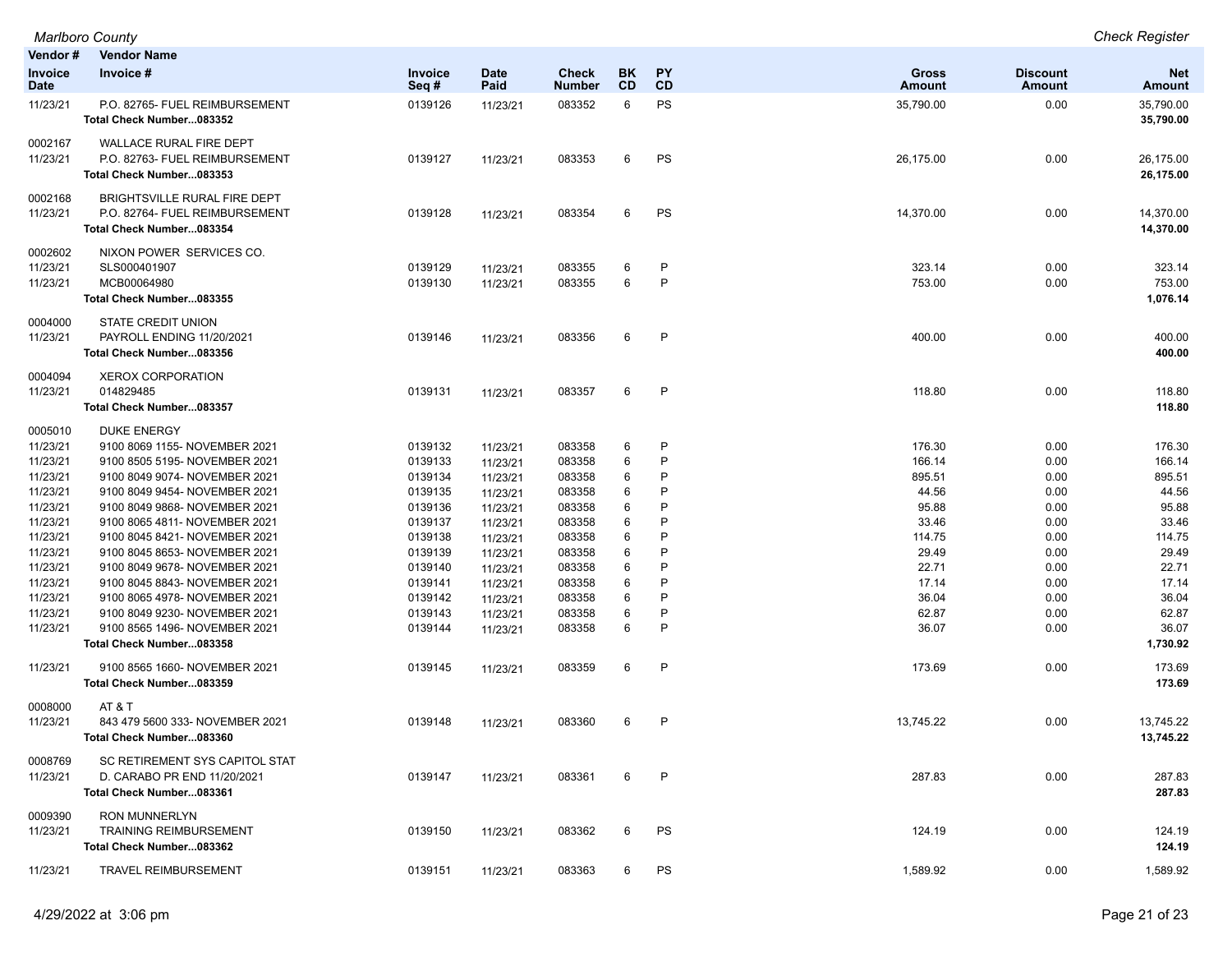| Marlboro County                   |                                                                                      |                    |                      |                               |                 |                              |                               | <b>Check Register</b>     |                                |
|-----------------------------------|--------------------------------------------------------------------------------------|--------------------|----------------------|-------------------------------|-----------------|------------------------------|-------------------------------|---------------------------|--------------------------------|
| Vendor#<br>Invoice<br><b>Date</b> | <b>Vendor Name</b><br>Invoice #                                                      | Invoice<br>Seq#    | <b>Date</b><br>Paid  | <b>Check</b><br><b>Number</b> | BK<br><b>CD</b> | <b>PY</b><br>CD              | <b>Gross</b><br><b>Amount</b> | <b>Discount</b><br>Amount | <b>Net</b><br><b>Amount</b>    |
|                                   | Total Check Number083363                                                             |                    |                      |                               |                 |                              |                               |                           | 1,589.92                       |
| 1111181<br>11/23/21               | AT&T<br>030 403 9844 001- NOVEMBER 2021<br>Total Check Number083364                  | 0139152            | 11/23/21             | 083364                        | 6               | $\mathsf{P}$                 | 81.45                         | 0.00                      | 81.45<br>81.45                 |
| 2800281<br>11/23/21<br>11/23/21   | <b>INGRAM LIBRARY SERVICE</b><br>55878171<br>55878170<br>Total Check Number083365    | 0139153<br>0139154 | 11/23/21<br>11/23/21 | 083365<br>083365              | 6<br>6          | $\mathsf{P}$<br>$\mathsf{P}$ | 45.36<br>183.51               | 0.00<br>0.00              | 45.36<br>183.51<br>228.87      |
| 2800581<br>11/23/21               | U.S. PATRIOT, LLC<br>851510<br>Total Check Number083366                              | 0139155            | 11/23/21             | 083366                        | 6               | P                            | 291.60                        | 0.00                      | 291.60<br>291.60               |
| 2800762<br>11/23/21               | AT & T<br>843 M41 1132 001 1891- NOVEMBER 2021<br>Total Check Number083367           | 0139156            | 11/23/21             | 083367                        | 6               | PS                           | 42.53                         | 0.00                      | 42.53<br>42.53                 |
| 2801042<br>11/23/21               | DUNCAN-PARNELL INC.<br>1106557<br>Total Check Number083368                           | 0139157            | 11/23/21             | 083368                        | 6               | $\mathsf{P}$                 | 137.26                        | 0.00                      | 137.26<br>137.26               |
| 2801196<br>11/23/21<br>11/23/21   | JOHNSON CONTROLS FIRE<br>22574943<br>88264301<br>Total Check Number083369            | 0139158<br>0139159 | 11/23/21<br>11/23/21 | 083369<br>083369              | 6<br>6          | P<br>$\mathsf{P}$            | 872.12<br>1,074.44            | 0.00<br>0.00              | 872.12<br>1,074.44<br>1,946.56 |
| 2801211<br>11/22/21               | <b>MIA WHISTLER</b><br>SOCCER OFFICIAL 11/9-11/13/21<br>Total Check Number083370     | 0139085            | 11/23/21             | 083370                        | 6               | P                            | 180.00                        | 0.00                      | 180.00<br>180.00               |
| 2801222<br>11/22/21               | <b>KAITLIN LOCKLEAR</b><br>SOCCER OFFICIAL 11/9-11/13/21<br>Total Check Number083371 | 0139087            | 11/23/21             | 083371                        | 6               | $\mathsf{P}$                 | 120.00                        | 0.00                      | 120.00<br>120.00               |
| 2801250<br>11/23/21               | <b>ASIFLEX</b><br>ADMIN/MED SPEND PR END 11/20/2021<br>Total Check Number083372      | 0139149            | 11/23/21             | 083372                        | 6               | $\mathsf{P}$                 | 265.72                        | 0.00                      | 265.72<br>265.72               |
| 2801281<br>11/23/21               | <b>BOUND TREE MEDICAL, LLC</b><br>84289577<br>Total Check Number083373               | 0139160            | 11/23/21             | 083373                        | 6               | $\mathsf{P}$                 | 1,282.71                      | 0.00                      | 1,282.71<br>1,282.71           |
| 2801285<br>11/23/21               | <b>HENRY SCHEIN</b><br>12571077<br>Total Check Number083374                          | 0139161            | 11/23/21             | 083374                        | 6               | $\mathsf{P}$                 | 203.88                        | 0.00                      | 203.88<br>203.88               |
| 2801340<br>11/23/21               | SONYA CAULDER<br>MEMORIAL- FRANKII R. LOCKLEAR<br>Total Check Number083375           | 0139170            | 11/23/21             | 083375                        | 6               | P                            | 100.00                        | 0.00                      | 100.00<br>100.00               |
| 2801548<br>11/23/21               | PUBLIQ, LLC<br>000586985-7563<br>Total Check Number083376                            | 0139162            | 11/23/21             | 083376                        | 6               | P                            | 30,239.16                     | 0.00                      | 30,239.16<br>30,239.16         |
| 2801603                           | HERALD ADVOCATE ADV. PAYMENTS                                                        |                    |                      |                               |                 |                              |                               |                           |                                |